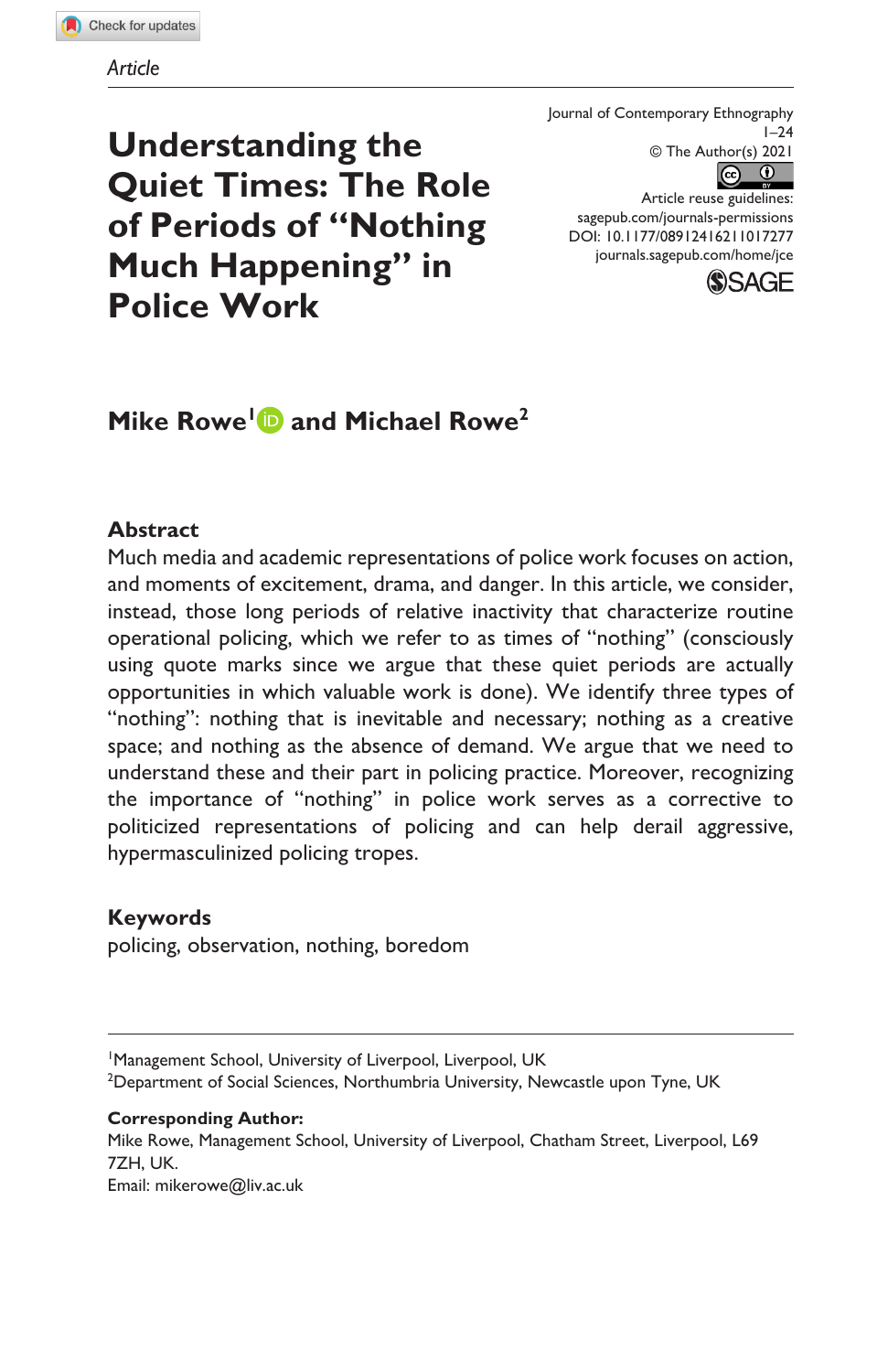### **Introduction**

As researchers observing police officers, we quickly learn that the images prevalent in drama and reality television of action and excitement misrepresent routine policing work. More common are the many hours spent in cars, driving, waiting, and watching, or at desks, reading and typing. For ethnographers, interested in discretion, the way officers engage with the public or handle public order situations, these long periods of inactivity may seem to be of little apparent interest. Indeed, it is hard to observe them—officers will sometimes try to suggest we leave or return another day to see the action. However, not to understand these periods of inactivity would be to fail to see the work of police officers in full. To focus only on action would be to misunderstand that these are moments in a long shift during which much time is spent (apparently) "doing nothing." In her discussion of the ways in which police ethnographers curate and represent their experiences, Souhami (2020, 220) reflects on the nature of police work and cautions that: "an orientation towards action limits interest in the tedious, endless hanging around that is the primary substance of both fieldwork and police work. Yet these boring, mundane, routine activities are both what most police work is, and the site at which contested understandings of occupational culture, identity and belonging are manifested and negotiated."

The discussion in this article takes on board Souhami's (2020) call for greater focus on the significance of periods of relative quiet and inaction. We argue below that, perhaps despite appearances, these periods (also recently discussed by Fassin (2017) and Phillips (2016)) are not vacuums in police work or voids in the fieldnotes but are better understood as times during which police officers perform routine duties or engage in informal activities in which occupational cultural work is performed. While the discussion below is informed by these studies, our contribution is distinct in that we do not regard the periods of apparent nothing as moments that risk boredom and occupational alienation (both Fassin and Phillips reflect this perspective). Instead, we are focused on the implications of "hanging around" for police work, as well as for research practice (which is Souhami's focus).

Understanding how the hours of inactivity heighten the importance, for officers and ethnographers, of those few moments of interaction is a part of understanding those interactions, the excitement of the blue light drive to a scene or the excuse to break away from a lengthy witness statement on a case that will go nowhere (Fassin 2017). Not to see those long periods of necessary waiting, whether at a crime scene or in custody, would be to miss something of the experiences of officers. At the same time, what is dull and pointless for some is, for others, necessary and welcome, meaning they will get home safe and on time at the end of the shift (Molstad 1986).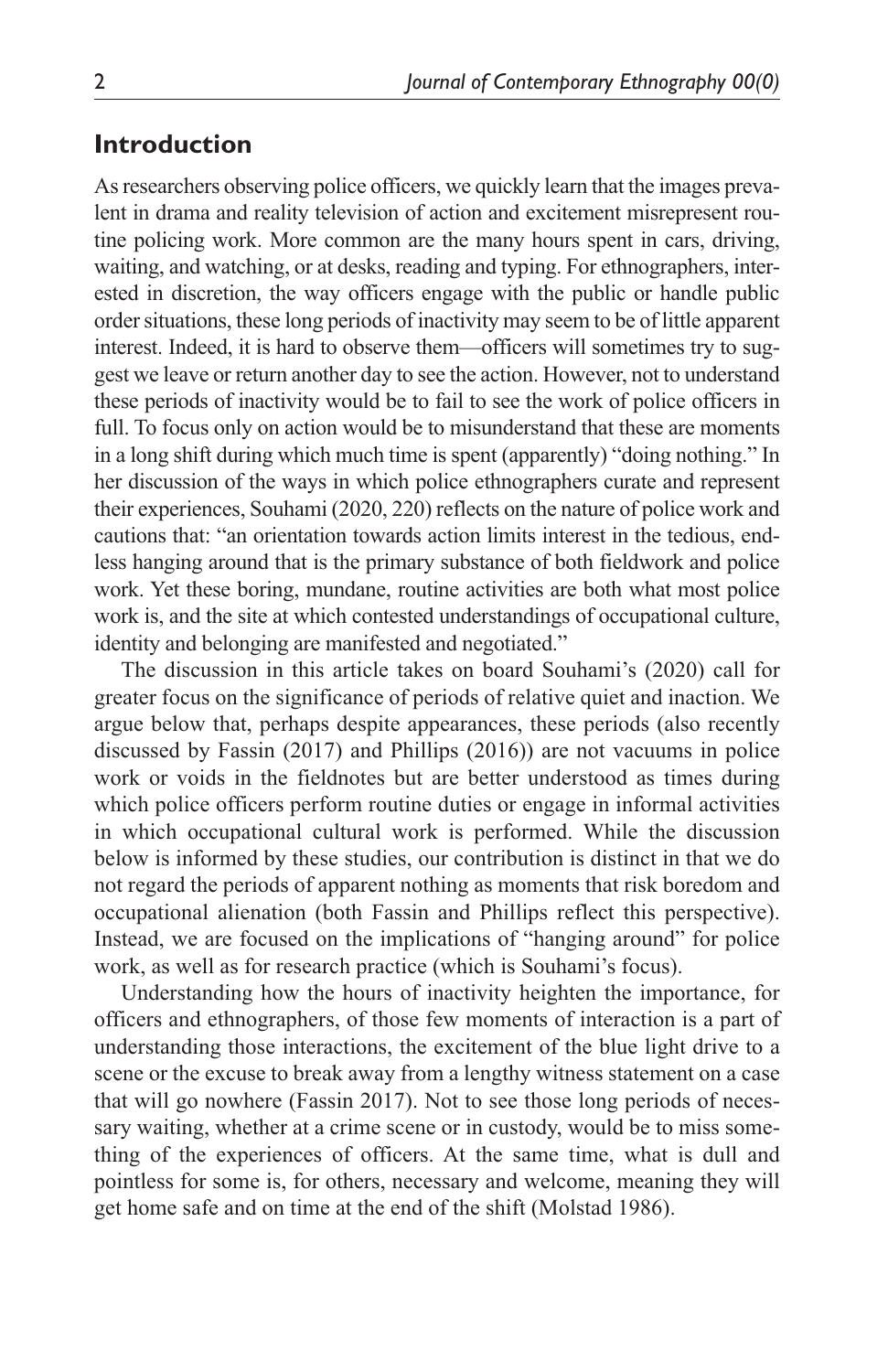Research evidence, from many countries and over many years (for example, Bayley 1985; Fassin 2017; PA Consulting 2001), has established that the crime control and law enforcement functions of police agencies amount to only a proportion of the myriad, diverse and (sometimes) undefinable sets of roles and activities that police officers and staff fulfil (such as directing traffic, public reassurance, or ceremonial performance). Our purpose here is to bring ethnographic perspectives, developed across two research studies, to bear on another important element of policing that is underrecognized in mainstream presentations of policing: periods in which nothing at all *seems* to be happening. To be clear, our findings demonstrate that this is itself a misconception and that important work is actually done in these times. As many police researchers attest, observational and ethnographic work often entails long-periods in which little "action" occurs, when officers are not engaged in pursuits, and are not at immediate risk (e.g., Fassin 2013, 2017). Moreover, in these "nothing" spaces, neither are they performing the service functions as identified by Bayley (1985), PA Consulting (2001) and other studies. We are not suggesting that the quiet periods of policing indicate indolence, or any form of excess capacity not properly deployed. In fact, we argue that these "nothing spaces" are not actually devoid or meaningless. Below we offer some thoughts as to how these spaces can be better conceptualized, and what the implications of this are in terms of ethnographic practices.

In terms of the first part of the exercise, we review "nothing spaces" in three different forms. This loose categorization is intended as a heuristic device and we are not claiming they are wholly distinct from one another, nor that other features might be added by other researchers. Our fieldnotes, however, suggested these three forms summarized the periods we observed. First, we use the term "necessary nothing" to describe periods during which officers' inactivity is an inevitable consequence of administrative practices created either by legal or procedural demands external to the officer. Second, we outline a "creative nothing," those periods during which officers perform organizational cultural activity. These are among the times during which understanding of "the job," local crime problems and the community are shared, stories and anecdotes about colleagues, and the perceptions of senior officers are exchanged. Professional solidarity is built and sustained in these periods, elements that are central to occupational culture, and to the performance of policing and the discharge of discretionary powers (van Hulst 2013; Waddington 1999). Third, we identify periods of "no demand nothing," the times during which calls from the public are scarce and other requirements are also not forthcoming, perhaps during weekends or night shifts when other agencies are not staffed. As with much in policing, these "no demand nothing" times are shaped by the prospect that demand might suddenly occur, in which circumstances the officers and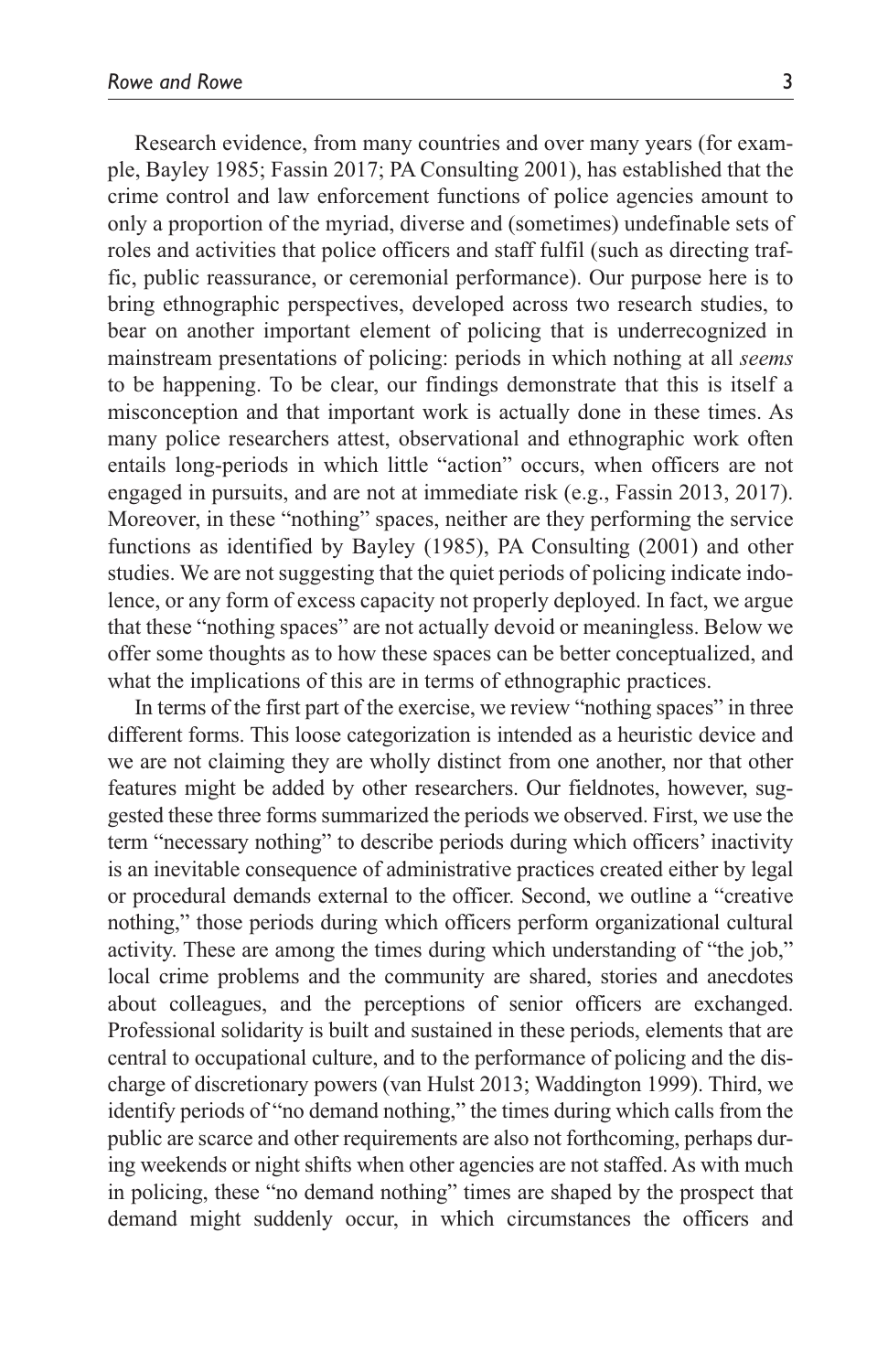resources deployed will be greatly needed. We argue that, where attention has been paid to inactivity and boredom in the past (e.g., Fassin 2017, Phillips 2016), it has largely concerned these periods of waiting for "something" to happen. This continues the implication that they are "nontimes," voids in the continuum of police work. We argue they need to be treated differently, and offer our findings on the various activity carried out within them. In relation to all three forms of "nothing," we consider the consequences for ethnographers (and other researchers) attempting to conduct fieldwork and to develop insight into the realities of police work.

Following on from a literature review and outline of findings, the final section considers implications for dominant narratives of policing. The extracts from fieldnotes that we use to illustrate the three "nothing spaces" will, we anticipate, be familiar to police officers and staff and to other researchers, but they do not feature heavily in much of the popular or the academic accounts of policing. Beginning to rectify this omission, we argue, provides a basis to reconceptualize policing in late modern societies (Souhami 2020). In particular we suggest it can shift action-oriented, crime fighting and gendered perspectives of policing.

In his masterful study of the occupational culture and routine activities of police work, Manning (1997) argued that the symbolic representation of policing evident on ceremonial occasions (he was referring in particular to police funerals) revealed something of the "semisacred character of policing" in contemporary U.S. society. Drawing on Durkheim's and Goffman's analysis of the role of religion and ceremony in modern society, Manning argued that police engagement in such occasions was a form of dramatic performance. In the context of the United States in the 1970s, Manning argued that the police were seeking to secure professional status through claims to be able to control crime, and needed to be given the resources to do this. In that light, police were "displaying and were the beneficiaries of an accepted 'dramaturgical truth'" as ceremonial performance foregrounded a representation of policing based on risk, danger, and heroism. Forty years later, it might be argued that the politics of law and order in Britain is such that major political parties express unwavering commitment to maintain frontline police services, and in conjunction with media representations of various crime threats, effectively reinforce narratives that policing is fast-paced and action-oriented. UK Home Secretary Patel's 2020 ambition to terrorize offenders (Guardian 2019), differed little from the earlier commitment by Theresa May, when she was Home Secretary, that the only priority for police was to fight crime (Loader 2014). Ironically, perhaps, police service opposition to recent austerity measures—based on defending the "thin blue line"—has shared much of this conceptual framework about core policing.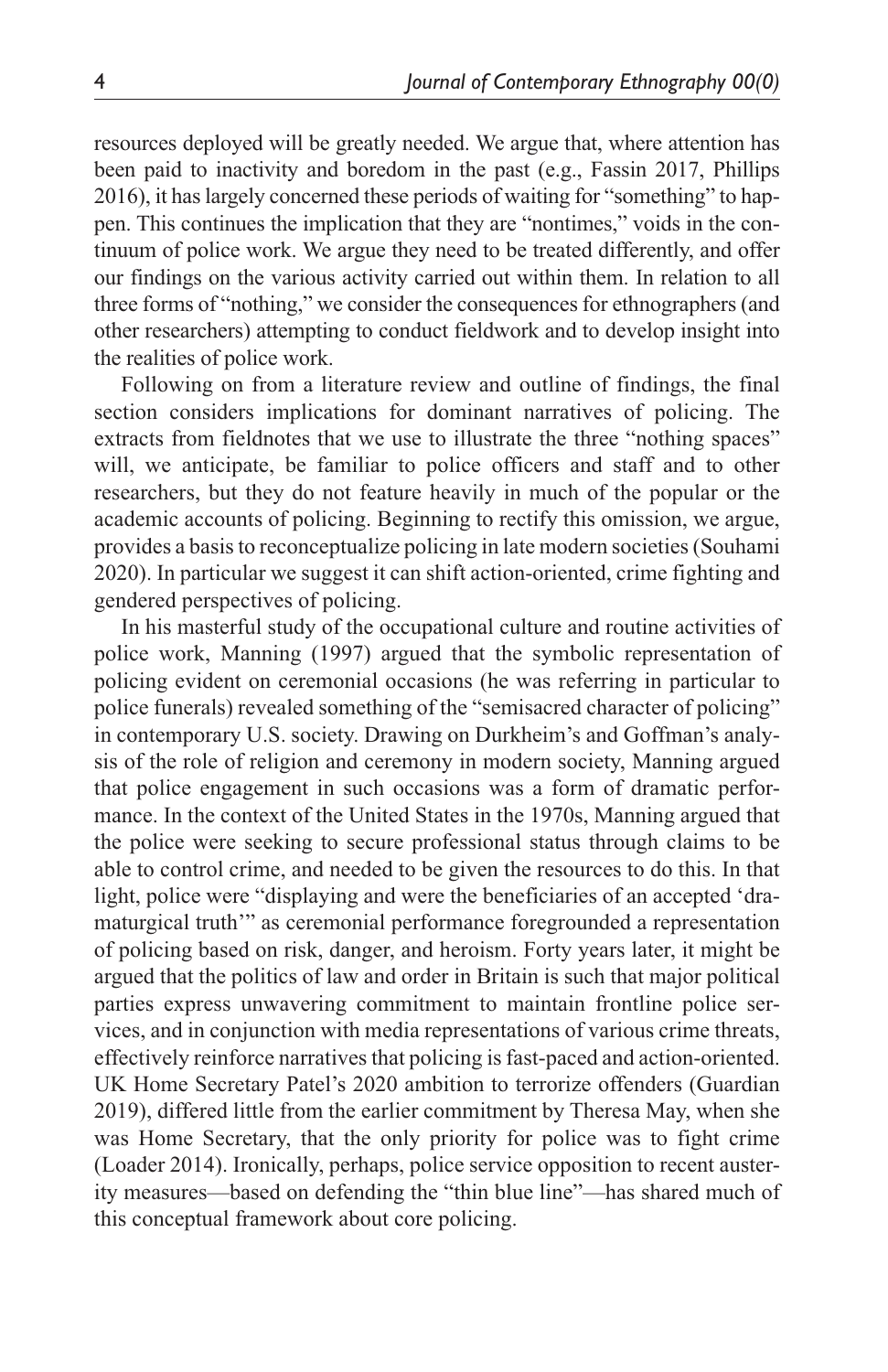This is particularly problematic as the forms of crime and social harm that 21st century policing and society faces require approaches that move beyond a problem/response model (important though response is in emergency situations). In relation to coercive control, for example, research and policy literature (Wiener 2017) has increasingly focused attention on the need to understand domestic abuse as more than a series of incidents and so to recognize the impact of longer term and often hidden processes of control, manipulation, coercion and "gas lighting" that places victims in a subordinate, marginalized and vulnerable position. An action-oriented responsive policing model is poorly placed to address these complexities. At the same time, models of neighborhood or community policing, that emphasize the building of relationships, development of intelligence and the forestalling of disputes, are policing activities that are not characterized by a fast-pace or being action-packed.

Before embarking on further debate, we briefly discuss the two research projects from which this analysis emerges

#### **Observing Police**

This article draws on distinct data from research projects separated by time and place. The first was completed in three different areas within one English police service over a period of six months. The focus of the study was to understand officer orientation to their work and the factors that shaped their operational decision-making. The second study was a six-year engagement in observations with three police forces in England (Pearson and Rowe, 2020). The focus was on the work of uniformed officers and their use of discretion in decisions to, for example, use force, to search or to arrest. Each project involved many hours (nearly 700 in the first and over 1,300 in the second) spent on "ride-alongs" with different officers (around 45 in the first and 70 in the second). Fieldnotes were openly taken in handheld notebooks, sometimes shared with those observed as a basis for discussion.

A strength of the article is that it derives from these two independent studies from different authors and perspectives, conducted almost a decade apart. Both were appreciative studies of the routine activities of police work, and both entailed considerable time spent in the field. The first study operated on the basis that the researcher attended three local policing units (LPU) and conducted "ride along" observation of full shifts, rotating over the full cycle of early, afternoon, and night shifts. It was random in terms of deployment, the researcher turned up to the briefing and was sent out with one or two officers as directed by the Sergeant. Over time, the researcher accompanied most, if not all, of the officers on the shift. Many other officers and staff were encountered in police stations, custody suites, in vehicles, and during random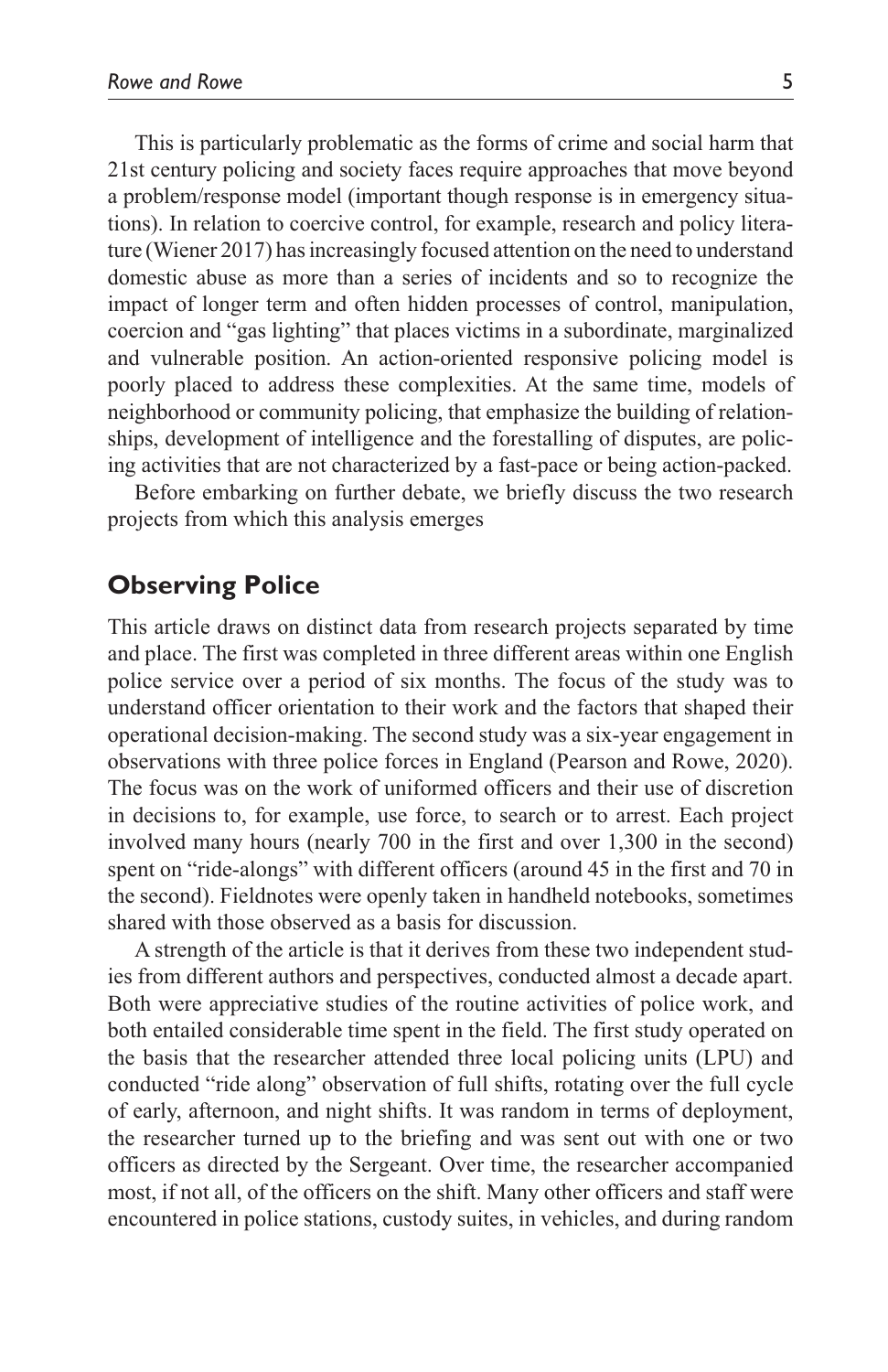meetings in public and private spaces. One of the three LPUs was urban and in a deprived, multicultural district. One was in a rural area containing two market towns; it was relatively prosperous and homogenous in terms of demography. The third was a mixed LPU, encompassing rural and outertown estates, and mixed demographic and socioeconomic characteristics.

The second study was concerned with police constables conducting routine roles, including emergency response, neighborhood policing and traffic duties, across three police forces. The forces covered two major and diverse urban conurbations as well as wealthy suburbs and rural communities. Officers were voluntarily recruited to the study through adverts and word of mouth. Observations followed officers throughout their shift, from initial briefing through to the handover to the following shift and included many hours spent accompanying officers while they waited at hospitals, in custody and at the morgue. Some officers volunteered to be observed on numerous occasions, following them as they changed roles from neighborhood to emergency response. These officers, in particular, have become collaborators in the research project (Marcus 1998).

We have removed any references that might reveal the identity of people or places. Indeed, we have not associated the fieldnotes with either of the distinct research projects. All names used in the fieldnotes included here are pseudonyms. Both projects were subject to institutional ethical approval. Officers and staff formally expressed their informed consent to participate, although in practice obtaining consent was often partial, informal, and piecemeal: not all of those encountered during the research would have known why researchers were present and to broach this would have risked disturbing the field in ways that would undermine the whole purpose of the studies. This is a much-observed challenge within police ethnographies (see Rowe 2007 for discussion). Both authors were "outside outsiders" in the sense that both were external to the police services studied and had not ever been police officers or staff (Westmarland 2015).

Our analysis was shaped through a workshop on policing ethnographies during which the hours of boredom was much remarked upon. Serving police officers were among the participants and contributed to these early discussions, collaborating in the development of our initial analysis (Marcus 1998). We did not merge the data from the two projects. Rather, we engaged in an iterative process of reading and rereading to clarify our understanding of the differences in periods of nothing, turning to the literature as much for contrast as for clarification. We identified those periods of time that were characterized by inactivity, by waiting or by apparently purposeless activity, driving around dark and empty streets. The fieldnotes for such periods are pretty sparse ones and, in itself, this is a point of interest. In analyzing these periods of inactivity,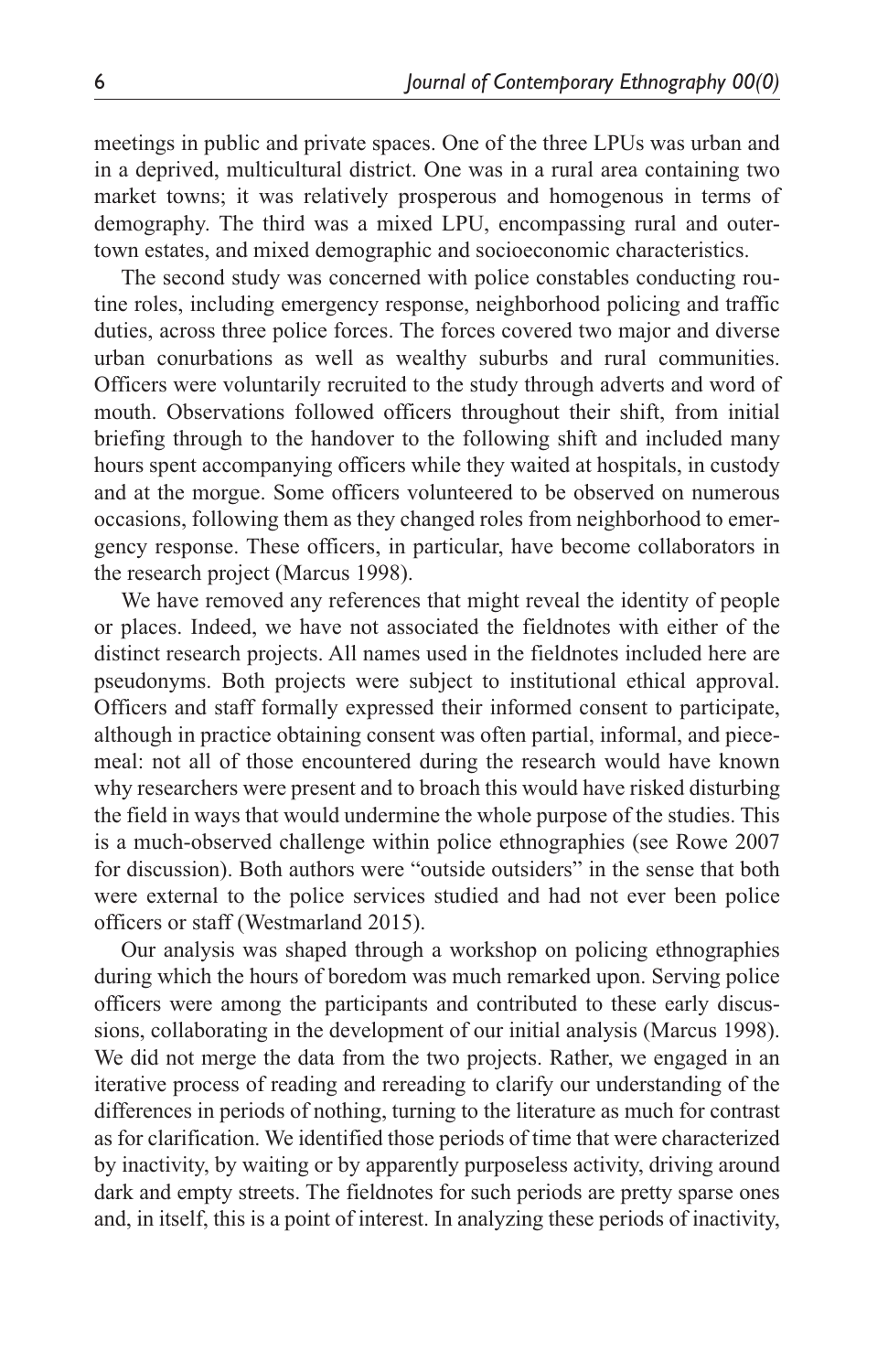we have identified the three broad categories outlined in the introduction and present examples in an effort to characterize the nature and dynamics of the quiet moments. To reiterate, these are porous categories intended to help organize discussion. We begin with the category we have termed "necessary nothing" to describe periods during which officers' apparent inactivity is the consequence of administrative practices created by external legal and procedural demands, which starts with a lengthy extract from fieldnotes.

### **Necessary Nothing**

#### *Gathering Evidence*

*A police car on a warm summer evening, parked outside a hostel waiting for people to escort to hospital.*

CONSTABLE ANGUS: Are you sure you want to stick with this? You might as well go home. Nothing is going to happen for the rest of the shift.

OBSERVER: Yes, I have to get a sense of the routine and the dull, not just the exciting.

18:03 *Two women walk out of the hostel and get into the back seats of the police car. One, the COMPLAINANT, has made an allegation of an attempted rape last night. She is being taken to hospital for a forensic examination. The other is a FRIEND coming for moral support. The journey is made largely in silence.*

18:30 RADIO: Is anyone available for a Grade One [emergency call]? Three car road traffic collision on the bypass. An ambulance is on its way.

RADIO: We have reports of a fight outside the King's Head [public house]. Four or five males involved. The Football serial [a unit of officers tasked with handling disorder associated with football matches] are not responding. Not football related, they are saying.

RADIO: Are no cars available?

INSPECTOR OVER RADIO: I have requested aid from the neighboring division. Nothing coming.

18:37 RADIO: Cars no longer required for the King's Head. The fight is over.

COMPLAINANT: How long is this journey? I'm not feeling well.

ANGUS: Not long now. I hate this journey. Every time I do it, I get lost.

*The car drives down a side street in an effort to get back on the right route. The street is cobbled. The car and passengers bounce around in their seats.*

COMPLAINANT: I am feeling sick.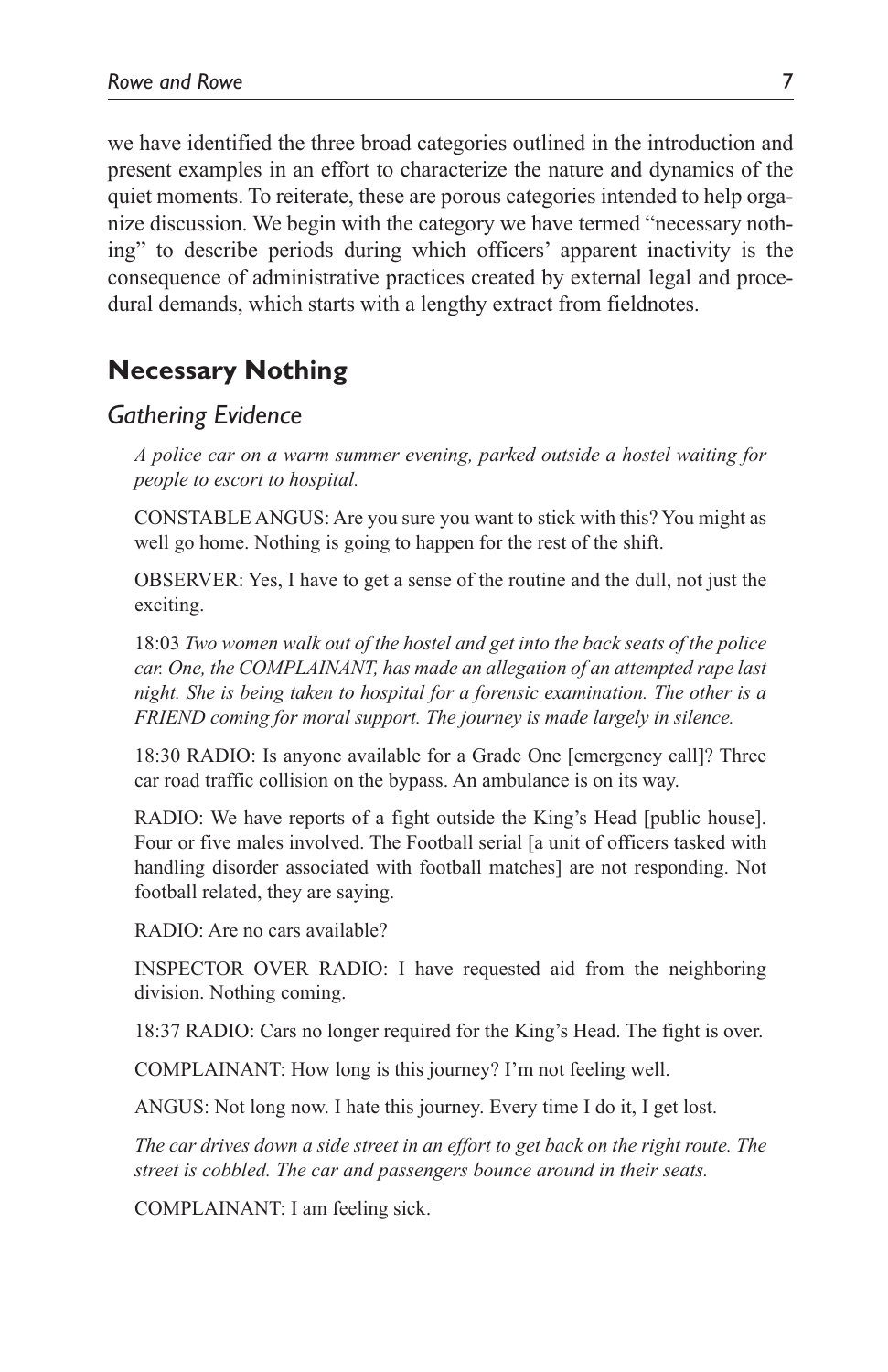ANGUS: Don't throw up back there. Hold on.

RADIO: I am receiving reports of a male with a child wandering in the middle of the High Street. Apparently triple X [drunk]. Any cars for a Grade One?

RADIO: Another job. Child found alone walking down London Road. People are with her. Can anyone attend on a Grade One?

18:45 *The car pulls up outside a hospital building, but not a main reception. This is a separate wing and the four of us are admitted by a nurse who has been expecting our arrival. We walk up two flights and along a typical National Health Service corridor—pale grey Lino, pale green walls, notices, and signs for wards—to a small waiting room. A window looks out over a road to the side of an old redbrick factory. Comfortable chairs are placed around the edge. A fish tank stands in the corner, ten fish swimming around. There is a coffee table with out-of-date women's magazines on it. A rack of leaflets is almost empty. Posters advertise services and offer advice. A bright and inoffensive picture of flowers occupies space on one wall.*

NURSE: Wait here. The doctor will be with you in a minute.

RADIO: The High Street job is now a Grade Two [lower priority call]. Can anyone respond to London Road? Further reports indicate the child has run from home and is reporting abuse.

*Angus and the Complainant are waived through to another room. The Observer and Friend sit in silence. Waiting. Angus returns, after perhaps ten minutes, having provided necessary details to the doctor. He has a handheld device for completing reports etc., but he gets out his personal phone.*

20:00 *The Complainant comes out of the examining room.*

COMPLAINANT: Have you got a light? I need a ciggie.

FRIEND: No. I can go over the road and get you some matches?

*Angus is on eBay. He has a gardening project at home and is assessing the options for some hedging. His research is very thorough.*

20:10 SERGEANT (over the radio): Are you free to speak?

ANGUS: Go ahead.

SERGEANT: Are you still dealing?

ANGUS: Yes.

SERGEANT: Do you have the suspect's details?

ANGUS: They're all on the log [the electronic record created by the radio control room].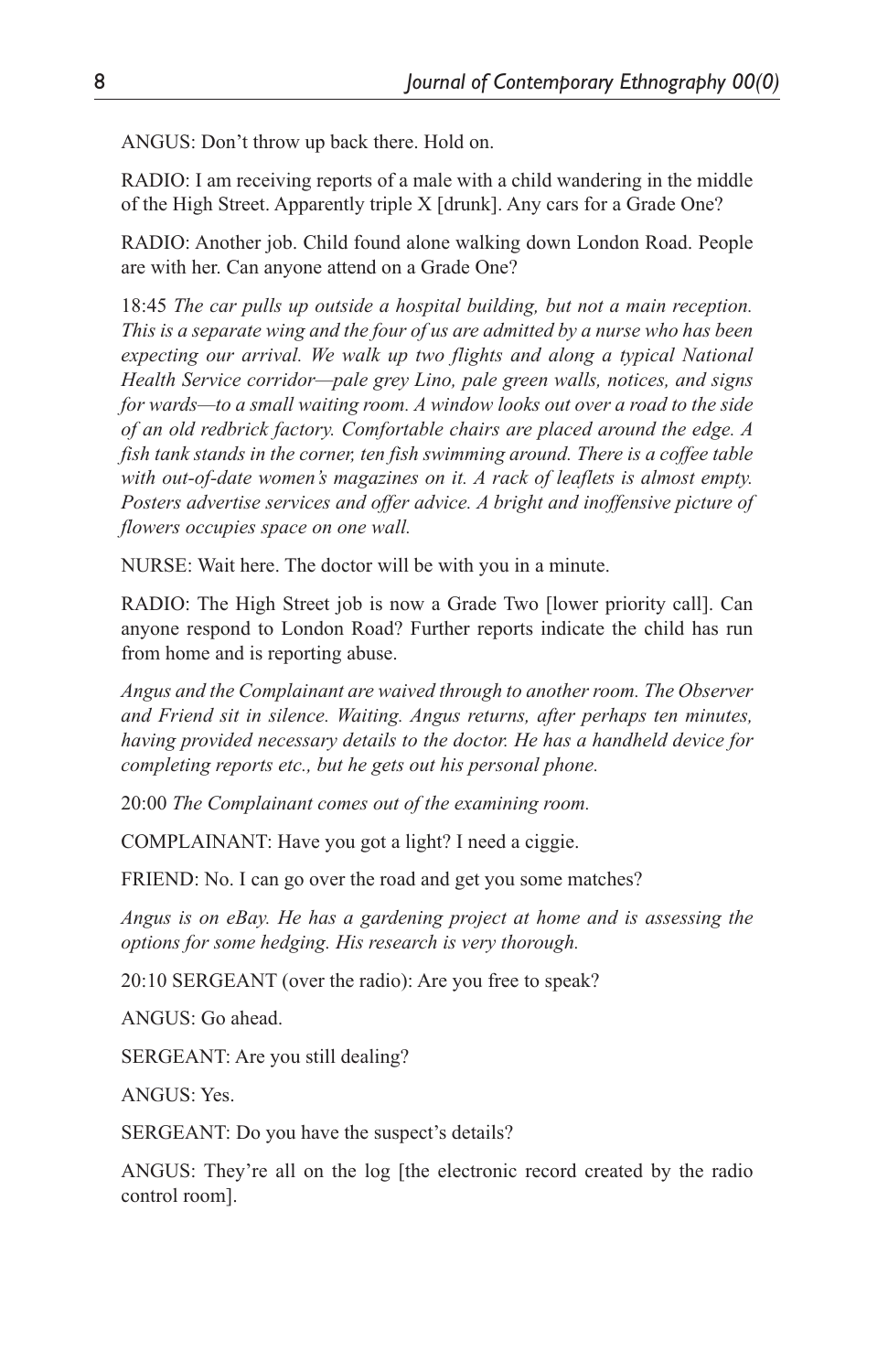SERGEANT: Ok.

20:15 RADIO: Football serial are standing down.

20:35 *The Friend struggles to get back into the hospital having bought a lighter. The Nurse eventually remembers to let her back in.*

RADIO: Are there any officers able to stay on tonight to cover the Night shift until 04:00?

Angus looks at the Observer and shakes his head.

ANGUS: No chance.

21:05 SERGEANT: You still there?

ANGUS: Yes, Sarge. Still at the hospital.

SERGEANT: Pop in and see us when you get back.

RADIO: Grade One for reports of a car crashing into the Queen's Head. Some injuries and an ambulance is on the way.

22:00 *Angus is called by the Nurse. They want a word. The examination of the Complainant is finished. She is getting cleaned up and dressed. Angus returns with the forensic evidence in a sealed bag to take away.*

22:20 *Angus, Complainant, Friend and Observer get into the police car.*

RADIO: All available cars to Church Street. Reports of a fight. Man with a knife. Any Taser officers [officers equipped with an electric shock firearm] available?

RADIO: High risk missing. A male in a black Audi is reported to have driven off with a vulnerable female. Potential Child Sexual Exploitation. Any cars?

22:57 *The Complainant and Friend are dropped off back at the hostel*

ANGUS: Wasn't that boring for you?

OBSERVER: No. It was fascinating. Wasn't it frustrating for you? It was a busy night.

ANGUS: No, not really. I don't pay much attention to the radio. A job like this will take hours, so you might as well settle down to it. And, at the end of the day, my main priority is to get home on time and in one piece.

During the course of this five-hour period of observation, there was almost total silence except for the radio. The inactivity was starkly reinforced by the increasing sense that the officers outside were under pressure. Indeed, jobs were being downgraded as a way of managing the demand, and yet this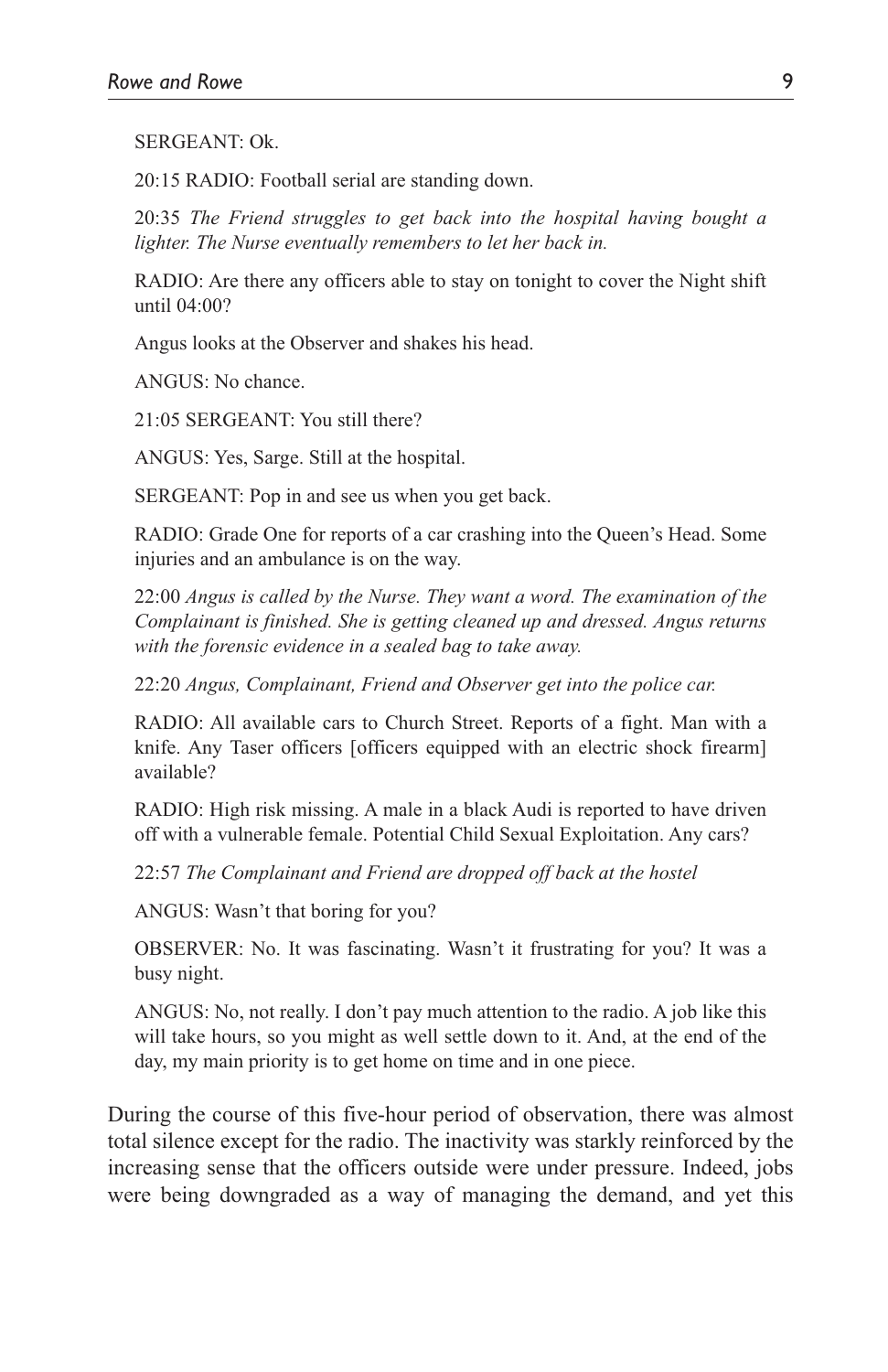officer was sat in limbo. For Angus, while his task might be boring in most people's eyes, it was necessary. If it has to be done, then it might just as well be him who does it (Molstad 1986).

This period of inactivity, what we have called "necessary nothing," is a routine and required part of the work of a police officer: standing or, more often, sitting in a car at a crime scene; or sitting on a chair staring through the open custody cell door of someone detained and placed under constant observation. What we miss in focusing upon action and activity is the simple point that Angus makes at the end of this shift. For all officers, there is also the overriding priority of getting home safe and on time. Angus was also pleased to have time to search for items for his upcoming gardening plans. In the days before smart phones, a book or other reading material was a part of most police officers' kit. Without observing such a shift, how would we understand these attitudes?

However, as our second fieldnote illuminates, few officers accept these lengthy periods of "necessary nothing" with quite such passivity. Most will seek to avoid them and will look for opportunities to escape from such duties (Phillips 2016).

#### *We Wait*

It is around 16:30 on a warm afternoon in the middle of summer. PCs Kate and Pete are called by the radio for a Grade 1 response to a house alarm reported on Fowler Road. This is a fast, exciting, and adrenalin-filled car trip, lasting only a few minutes as the house is not far from the police station. We arrive at the house; no-one is home. The officers know the woman who lives there and we spend some time looking around for her . . . a neighbor reports that she's at the shops. We wait half an hour until she returns. The woman is embarrassed to tell the officers that she had left the dogs out while she was shopping and that they'll have set the alarm off. Kate and Pete tell her not to worry, these things happen. All is in order so we leave.

Before we get back to the police station, another shout from the radio of a possible burglary on Raven's Drive. A neighbor has phoned it in, and the householder is away on holiday. On the way Kate explains that it won't be recorded as a crime if the householder is not there to report that her property had been taken. We soon arrive at the address; the rear window is open ("insecure" as Pete describes it). It looks to me as though there's been a break-in, the kitchen looks in quite a mess. The officers are not sure what to do; after some discussion they decide to phone the council and get them to board up the property and wait to see what the tenant wants to do. It is now around 17:20 and Kate and Pete moan that they might need to wait for the council staff to appear. While we wait Pete deals with a couple of routine administrative jobs on his "queue" [the to-do list of tasks, such as making appointments or updating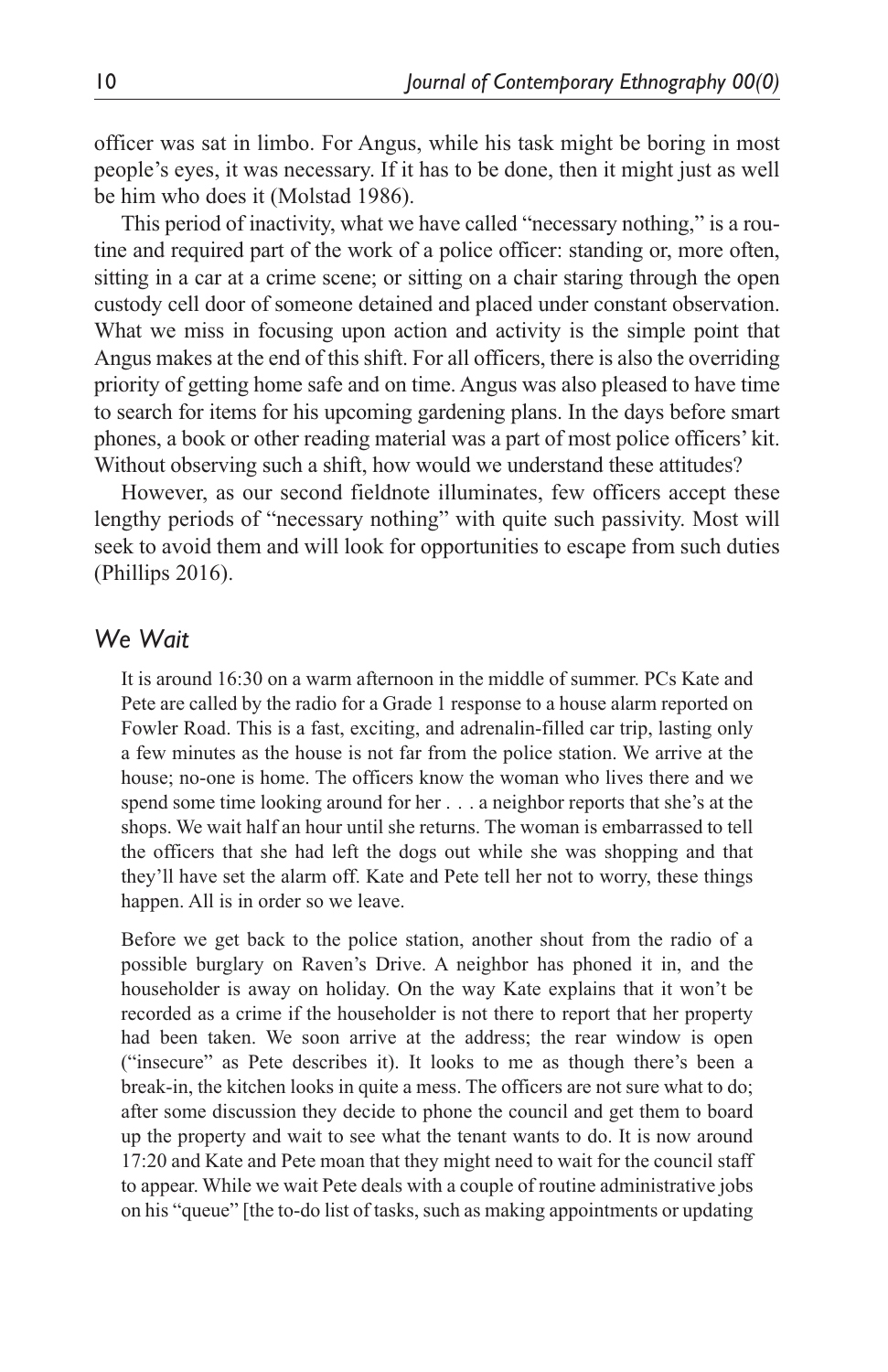records]. While he's doing this, Kate phones the Sergeant and is told that we can't leave the house until the council arrives: we can't leave the premises insecure when there's no resident present. "Oh well," says Kate, "it's better than doing some other crap job."

We spend time chatting about jobs, work, academic research, and nothing much of any significance. Occasionally one or the other officers will comment on something coming over the radio, or on the few people who pass by. They spot a "dodgy" red Vauxhall Astra going past, Kate sighs "that's worth a stop," frustrated in the knowledge that she is unable to do so. They are told that the boarding up won't be until 20:30. They don't want to sit here for another couple of hours and so they ask the neighbor who reported it if she can keep watch, but she can't and so we have to. Pete moans, "I can't understand why last week we didn't have to sit and wait, and the whole back door was missing, but this time we do have to wait." He rings the householder again to see if she has any family local who could look after the house. She hasn't. We wait.

For Angus, with only a couple of years to go to retirement, the hours of calm were as much a part of the job as any high-speed chase. For Kate and Pete, those same hours are painful ones when one might be doing something more exciting. Pete takes this time as an opportunity to clear up some other cases, but Kate appears to have no such fruitful activities to pursue. However, it is also one of many examples of periods during which officers share experiences, interpret their working environment, and swap stories of previous incidents. Where these periods of time are deliberately carved out, we have called them "creative nothing," those periods during which officers perform organizational cultural activity.

## **Creative Nothing**

These periods are where the narratives of policing, seen as central to the (re) production of police culture (Cockroft 2013, 2020; van Hulst 2013; Waddington 1999) develop. Those cultural attributes are created mutually among officers, and it is those attributes that inform the exercise of discretion, which is at the core of police work. Officers make space for these times, coordinating their tea breaks to share time with fellow officers. Where officers are dispersed, this can require ingenuity, as our third fieldnote indicates:

#### *Motorway Services*

18:30 Three hours into the shift on the motorways, James pulls into the motorway services. We go to the cafeteria to find five other Traffic Officers from the same shift. James explains that they always do this. They are scattered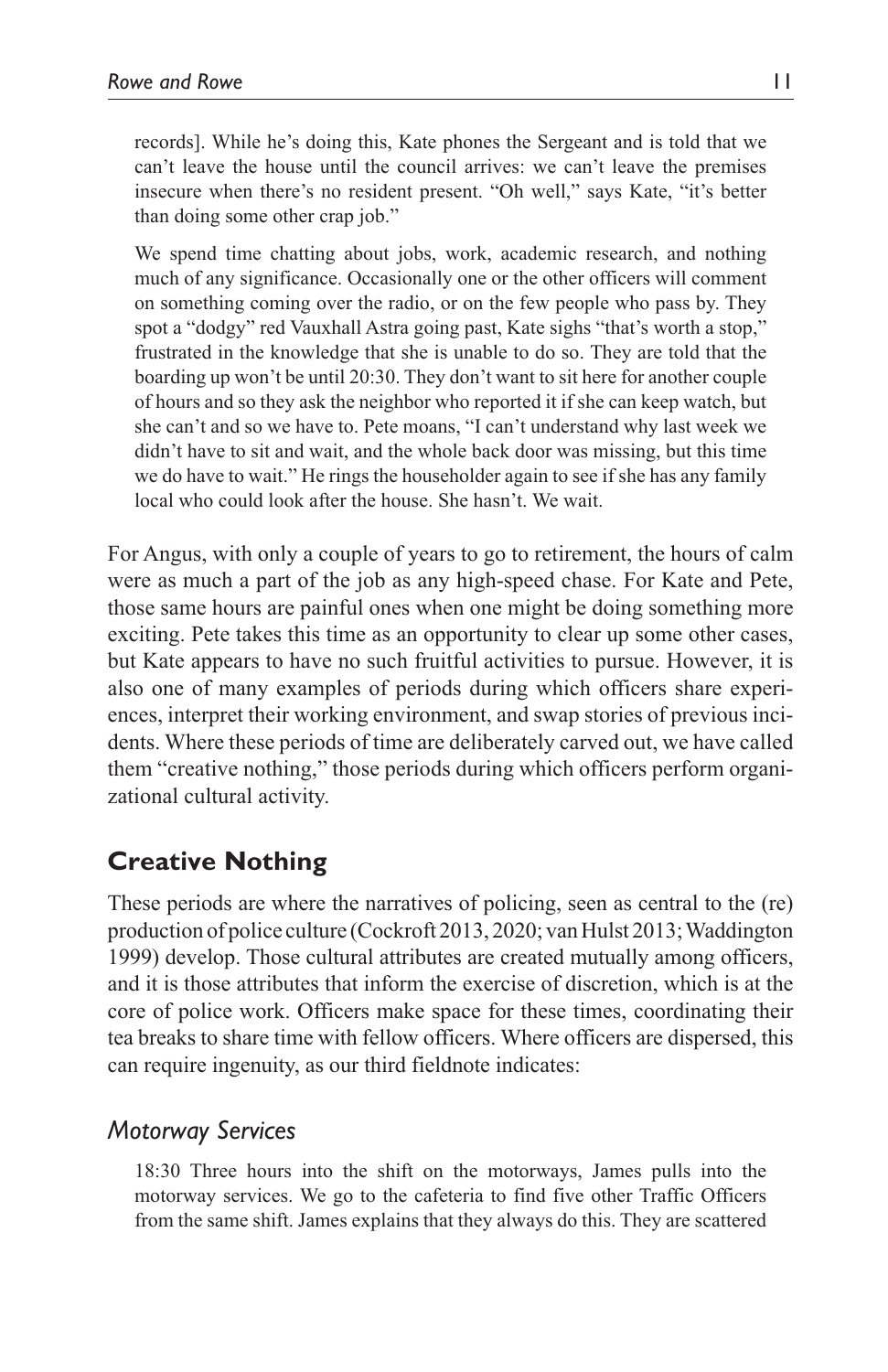across the different Divisions of the police force and could otherwise spend the entire shift alone. So they come together here or at another location. Never back to their base. The Sergeants wouldn't understand.

The group spend the next hour talking and joking. James' choice of food (spicy sausage) causes much laughter. Nobody envies me having to share the car with him for the next five hours.

In many studies of police culture these are the backstage spaces in which negative aspects of police culture—the isolation, prejudice and cynicism grow and perpetuate (Cockroft 2013; van Hulst 2013). More recent debates about police professionalization and education have noted that these creative narrative spaces can also foster more positive understanding of police practice and their mandate (Fleming and Rhodes 2018; Rowe and Macauley 2019). The increase of "single crewing" (officers deployed alone in a car rather than in pairs) reduces the opportunities for this creative work and limits opportunities for the development of professional identity and solidarity. In some circumstances, the reduction in this "culture-work" would be welcome—if opportunities that lead to exclusionary practices, or the perpetuation of bullying or corruption are curtailed then this would be a positive factor. Many officers themselves, however, have also reported that the reduction of these opportunities has a significant detrimental impact in terms of welfare, mental health, and the support of the "police family," some of which is enabled by these spaces of "creative nothing." These Traffic Officers, a group notoriously unpopular amongst other police officers, certainly felt the loneliness of their tour of duty and put effort into convening together. Other officers found space to pause and to catch up, individually or in groups, by small ruses. The fourth fieldnote extract illustrates the following:

### *Queue Management*

PC Gary keeps the Midland Road job on this queue, even though all that is needed is to talk to the woman [the complainant] and tell her that the case is pretty much over. He could get rid of it from his queue, but then another job would only be added and he might forget to contact her and she could complain that he had not kept her up-to-date. After a welfare check [on a vulnerable/at risk person], Gary drove us into a quiet dead-end street, where he parked up. He explained that he often pulled-over in this spot before he closed-off the previous job that had been allocated to him. He ought not to, since control might want to send him on to another incident, but this way he could get some of his "paperwork" done. We sit for 10–15 minutes. He completes admin tasks while over the radio control shouts for cars to take other jobs.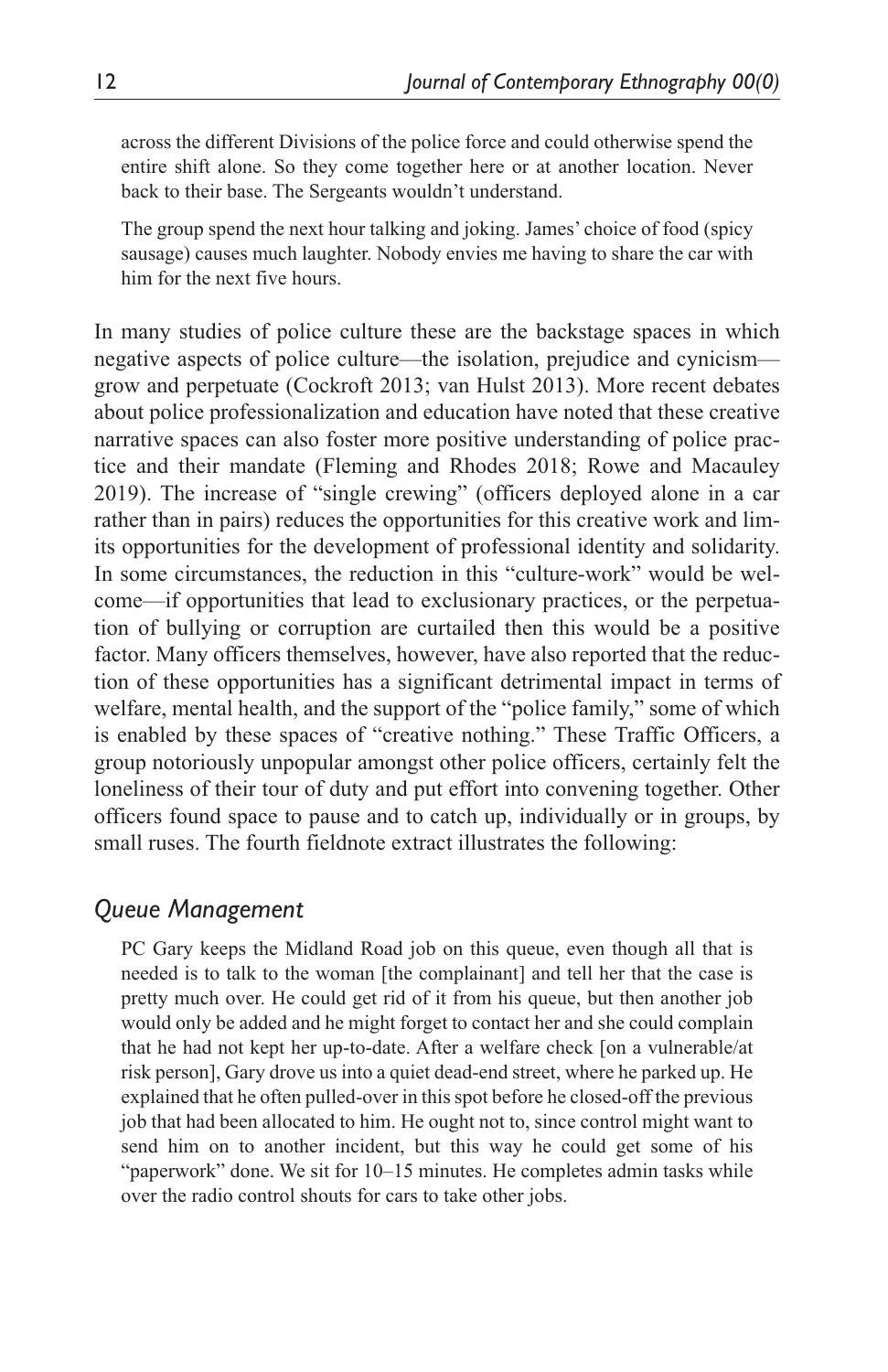Clearing all the administration associated with any case is important for most officers who want to get home on time rather than find themselves working past the end of a busy shift (Pearson and Rowe 2020).

# **No Demand Nothing**

However, we do need to recognize that these two categories, of necessary and of creative nothing, are distinct from our third category where there is no demand, those times during which calls from the public are scarce. The hours might be the same, but the experience is very different (Phillips 2016).

### *Mooching*

00:55 On a late turn with a team of officers assigned to proactive policing of organized crime groups, officers finish their dinner of kebabs. As they idle at their desks, the Inspector reminds officers that they are meant to be out on patrol. He is polite in the presence of the Observer, but the message is very clear. We are deployed in an unmarked car to Roll's Castle to "mooch" [that is drive aimlessly] around, looking for trouble.

01:10 A car passes and Percy has a good look at the officers as he goes by. He spins the police car around. The suspect car seems to hesitate before stopping. Neville gets the driver out. He is a young lad in sweat pants. There is a smell of dope and his pupils are dilated. He has not had a drink. They check the number plates. A drug test would take eight minutes and is slow and unclear. They do it anyway, but it is not working properly. It shows him clear for coke, so they return his keys.

01:28 As they finish this job, other officers in a van pass by and check out the car Percy and Neville have just stopped.

The Radio reports that there is a lad on a bike heading this way. He has bitten his girlfriend in the face, it seems. Ahead, a car is turning off the main road into a lane that runs along the side of the airport. Percy and Neville follow.

01:38 There is a car parked up at the end of the runway. A woman is in the driving seat and is a little flustered at the sight of lights. The officers decide to leave her alone.

01:40 We pass the police van in the lane. They must be bored as well.

01:50 There is a taxi also in the lane. It pulls in near the woman. Is something up? Something is not right. Percy and Neville go to the woman in the car. She is upset about something and has come here to get away, perhaps to sleep. They suggest it is not a great idea and so she gets ready to head off. They check out the taxi driver. He is waiting for a fare and has a kebab in his lap.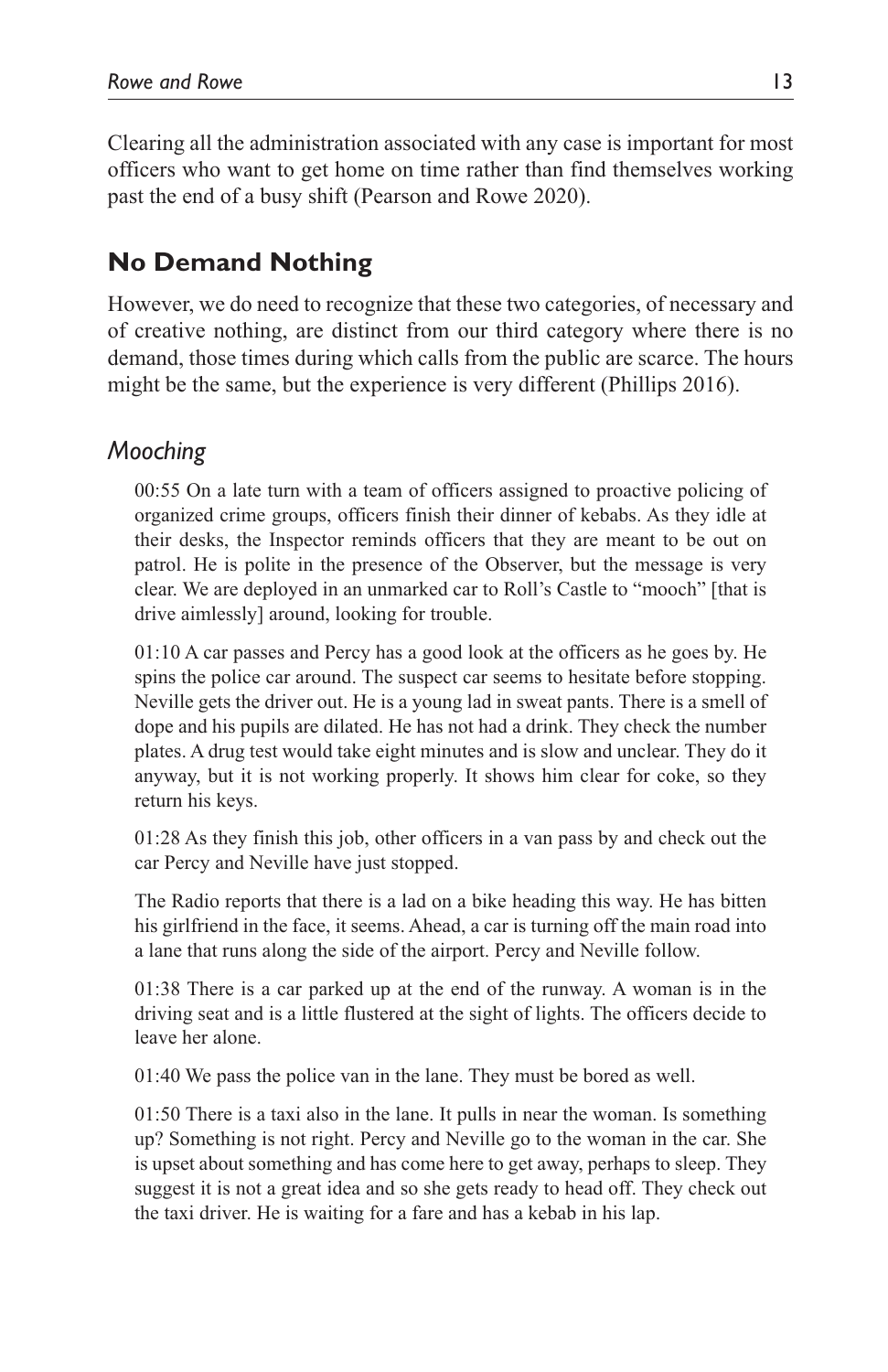Percy and Neville drive to the end of the lane to see where it comes out. They then head to the other end of the airport. An Armed Response Vehicle is there.

02:15 Pull over a car that turns off the main road into a Retail Park. Nothing.

02:20 Head off towards Suddery.

02:25 Follow a car to see who is driving and half scare a woman to death. That will be entered for an award for the worst ever stop.

02:45 They spot two lads on a side street, one with a bike, one a dog. One is going home, the other to the shops. All good humored.

03:00 Head back to the station. The police van is to be heard on the Radio. They have left the patrol area, allegedly in pursuit of a car that pinged their Automatic Number Plate Recognition camera, but Percy and Neville are suspicious. They are already nearly back at the station. Basically, everyone is itching to get back and end the shift.

This 10-hour shift dragged. Officers delayed leaving the station at the start of the shift and then extended their meal break. They were tasked with proactive duties, with looking for trouble, which only emphasized the contrast with the reality of a dull, quiet shift with a number of police vehicles patrolling the same empty streets (Barbalet 1999; Conrad 1997). On such shifts, officers might park their patrol car to await developments or, as in this case, mooch around looking for something of interest (Phillips 2016). Sharing stories of action and adventure, more often associated with canteen talk (van Hulst 2013; Waddington 1999), occupy much of this time as if to remind officers that what they do is important and that, at any moment, something interesting might happen. On such shifts, officers will often welcome an Observer as company, as our sixth fieldwork note demonstrates:

### *A Quiet Night*

I started the late shift at 22:00 and after a short briefing I was sent out with Dean. We drove to Crosswell following reports from a gamekeeper of poachers in nearby fields. We spend an hour or so circling around the country lanes looking for lamps or a 4x4 vehicle, but there's no real sign of anything. We stop the car, unwind the windows and listen for sounds of gunshots. If they were spotted then there is obviously a firearms risk. We give up after a while. Dean uses the quiet period to cover his rural patch and check all seems to be in order. There's nobody and no vehicles about but it is important to be seen around the main roads which are used by travelling criminals and close to the border with the neighboring force. Dean says that most officers have their own local knowledge of where to look, local problems and so on, that direct where they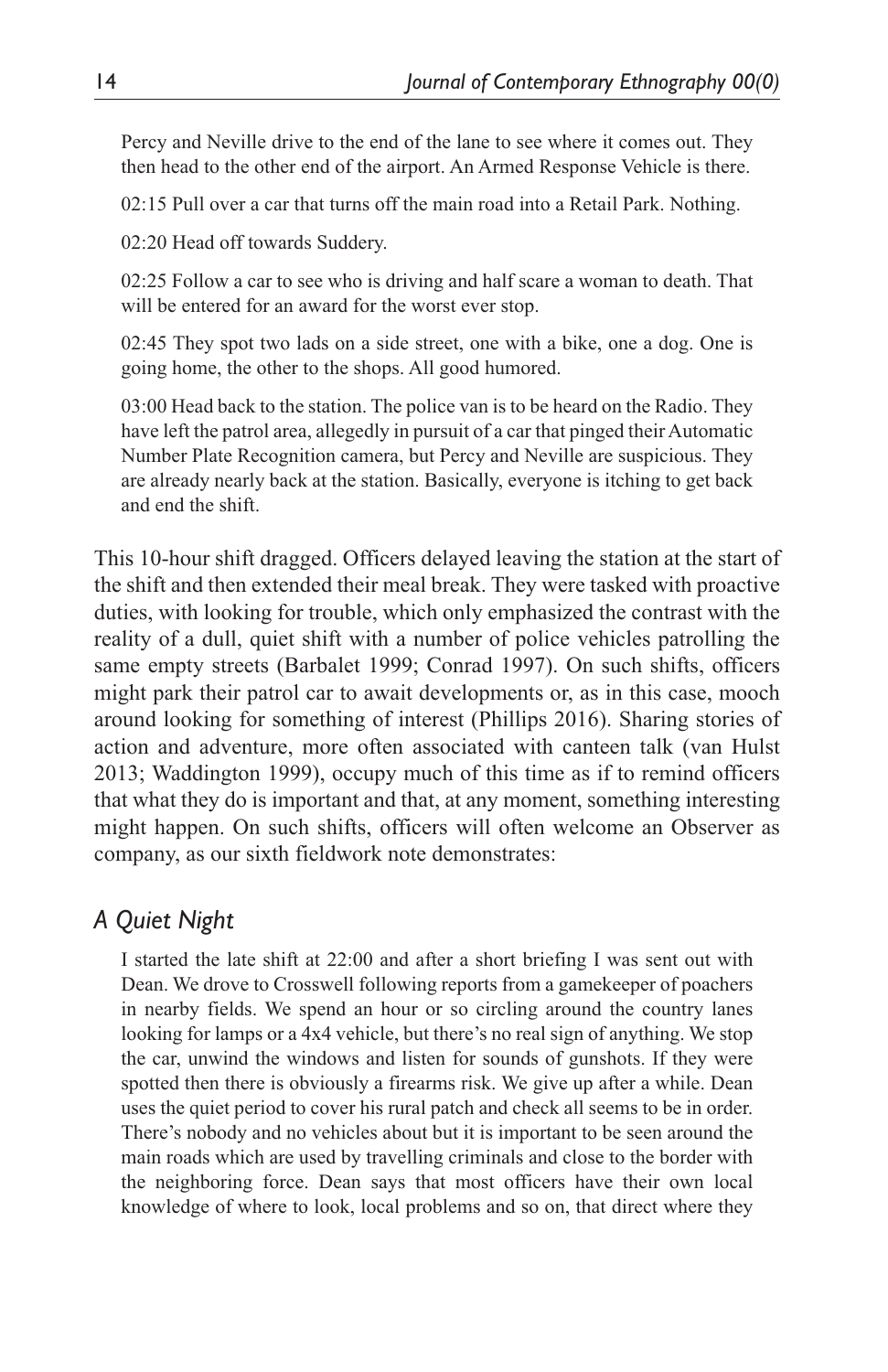want to patrol. We pass by a house where a woman has been persistently harassed by her ex-partner. He has dealt with her before and so it sticks in his memory and we'll go past to make sure she's alright. We visit a number of "nooks and crannies" known to Dean. The only job all night from the radio is an intruder alarm at an art gallery, which comes in at 02:00. It turns out to be a false activation. A very quiet night, driving around narrow country roads. The only light is the reflected white lines down the middle of the road and I get slightly hypnotized, combined with extreme tiredness in the small hours of the morning. We drive around most of the night, finishing at 06:30.

These two examples of apparently purposeless and ineffective patrolling highlight some key problems with the idea of "no demand nothing." First, it is not really "nothing." There is a purpose to the deployment but it does not find an expression in arrests, tickets, or other measureable indicators. Given the hours, few members of the community would have spotted us on patrol, and we spoke directly to nobody. We cannot know whether the activities have achieved their aims, of deterring and disrupting criminal activities. We will return later to the question of whether a focus on the measurable activities of "fast" work distorts our understanding of policing.

The second problem is that "no demand nothing" reinforces assumptions about efficiency that are unhelpful. We have noted that officers seek to make space for "creative nothing" in their shifts, introducing slack time for what Cain refers to as "easing" (Cain 1973). But there also needs to be spare capacity, just in case. The next fieldnote includes observation of one night shift where there were few periods of "no demand nothing," which caused some anxious moments where periods of the shift were shaped by potentially serious incidents, which were never realized but nonetheless defined that period of work.

#### *No Slack*

02:45 In to the station to write up the night's activity so far.

03:05 Radio asks for an officer for constant observation in Custody. Marcus says he can't. He has an Observer and a trainee with him. He is recording his cases as criminal cases. One, a Public Order offence, another Drunk & Disorderly. He will need witness statements to go with that.

03:45 Radio asks for another officer for constant observations, this time at the hospital.

04:05 The split shift means that a number of officers clocked off at 03:00. Now, there are six officers in on the shift. Two are on constant observation. Two are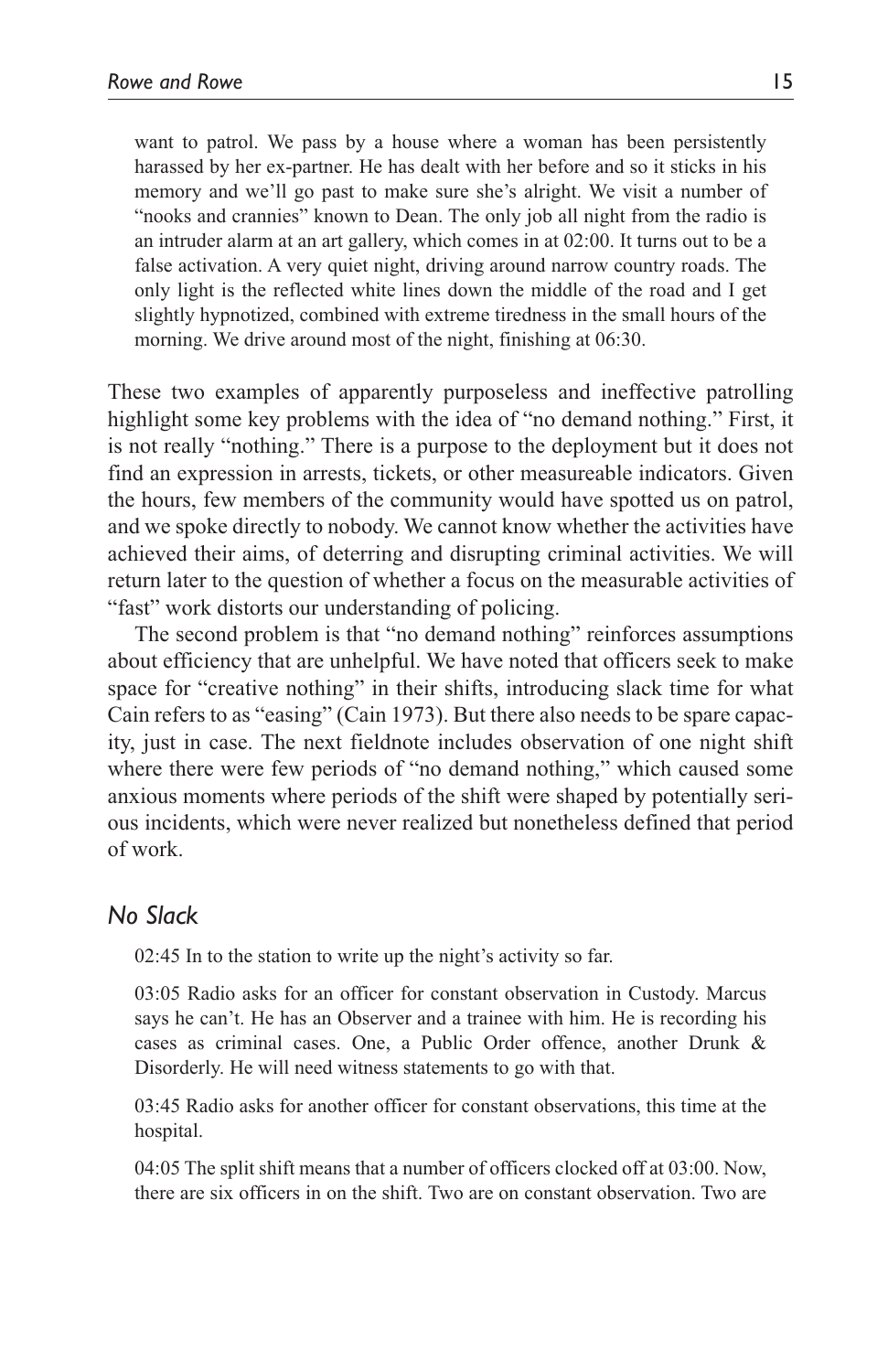engaged on a mental health case. That leaves two officers with a trainee and a Sergeant. They are covering the whole of the city and two large rural beats.

04:20 Grade One. There is a report of a woman screaming in bushes by a riverbank. It seems strange, unlikely, but they have to take it seriously. As we are driving towards it under blue lights, a couple in a car try to flag the police car down. It looked like the woman was being sick. Marcus is not stopping for that.

At the entrance to the riverside path, a young man is waiting. He was out jogging and heard something. He wasn't sure what to do. He rang home to his mum to check. She said call the police. He didn't want to waste their time. And he has a history of mental health problems, so he was concerned that they wouldn't believe him. Marcus and the trainee walk up the river to scout the banks, listening and looking for anything that might indicate a woman in trouble. Nothing.

04:55 Marcus calls off the search. The other officer has now also appeared at the scene. They agree to leave the report to the end of the shift and head off to mooch, ready in case of need.

06:50 At the end, the four sigh with a sense that they have got away with it. The city is quiet. But what could have happened? A murder scene would have meant they would all have been deployed with no spare capacity. "We got away with it" they declare.

Splitting shifts to ensure officer numbers reflect patterns of demand, left these officers very exposed. They ignored at least one job they would otherwise have attended. But there was so much "necessary nothing" (officers on constant observations) going on that there was almost no resource left should "something" occur. Without "no demand nothing," numbers quickly become stretched.

Third, and finally, "no demand nothing" illuminates a particular problem we face as ethnographers. We can note the stories told and the conversations that take place between officers. We might draw inspiration from the work of Charlton and Hertz (1989) who studied the ways in which guards at a USAAF base coped with the boredom of long hours of apparently pointless guard duty (see also Jacobs and Retsky 1975 on prison guards). Or we might look to Ehn and Löfgren (2010), who have written about the experience of waiting and the ways people fill time (see also Ayaβ 2020). We can try to understand how officers experience these hours in contrast to other jobs. We can note the transition from boredom to activity when, at last, something does happen. Fassin (2017) has written about boredom in the routine activity of policing. But research, when written up, tends to describe activity, the coping mechanisms and strategies adopted, or contrasts the boredom with activity. Fassin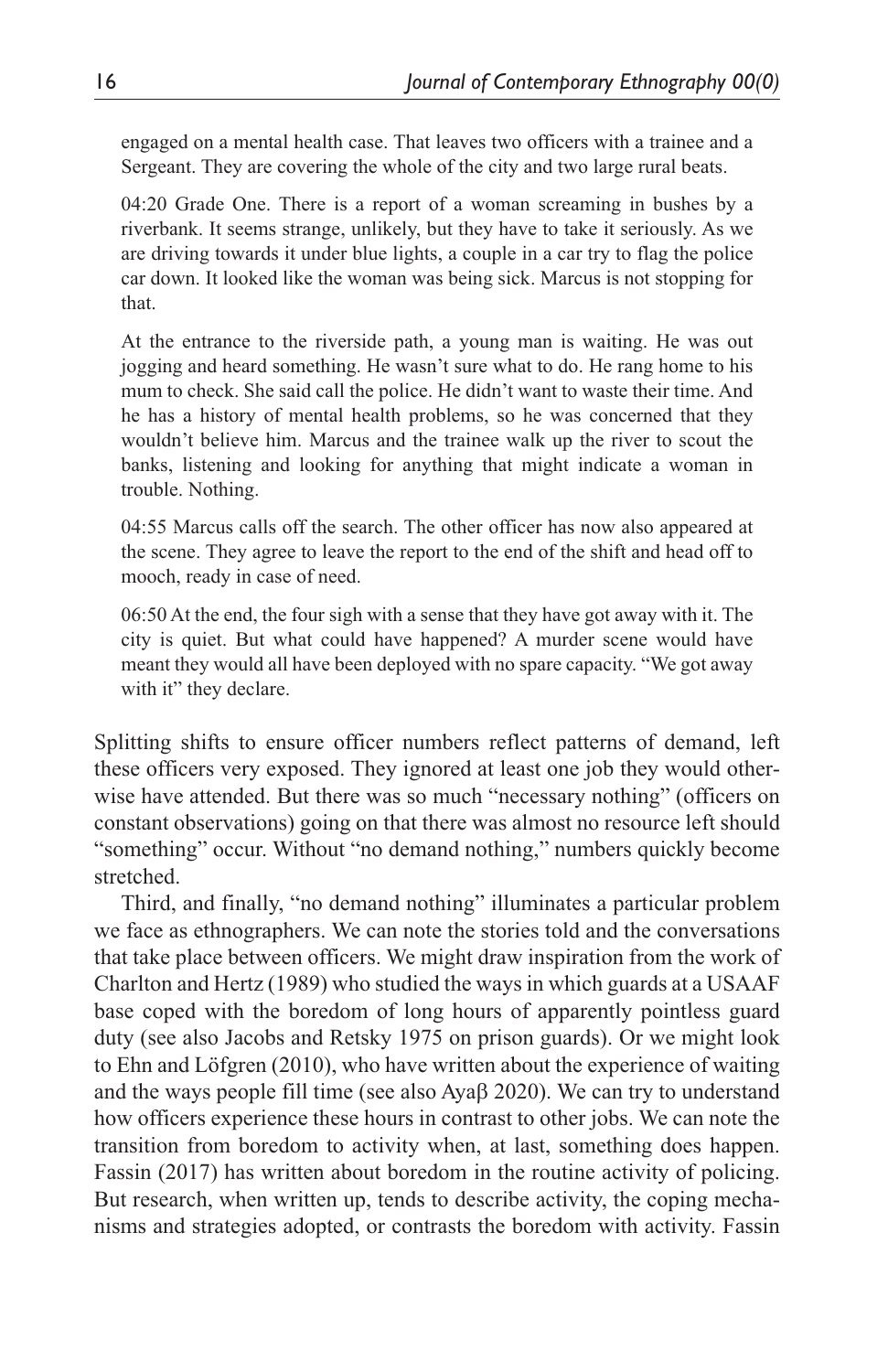(2013), for example, highlights the lengthy periods of inactivity by describing the small moments of activity in a long shift. We are left to assume what happened (or did not) in the intervening periods. Conveying the officers' experience of utter pointlessness, of frustration, of cold and tired limbs is not something we are well equipped to do. Equally it is difficult to capture, in research terms, positive outcomes that might occur, whereby, for example, "mooching" amounts to visible patrol that helps secure public confidence. While we would argue that ethnographic methods provide greater insight into this than other approaches, it seems likely that these various types of "nothing" periods elude the researcher's understanding to some extent.

Watching nothing happening, as an ethnographer, is very hard to do. We normally look to make notes about things we observe, be that physical objects, locations, people, or events. Barley (2011, 85) refers to the anthropologist's "fieldwork gear, a state almost of suspended animation." However, this misunderstands the importance of noting these periods of "necessary," "creative," and "no demand" nothing because, in fact, they are not empty periods devoid of meaning. As Angus noted, the job has got to be done. And it is a job. We need to attend to these parts of the job as much as to those involving blue lights and sirens. How does an officer spend that time? What is the experience of such periods of silence and stillness? In among the scribbled field notes, the Observer includes some asides:

I begin to reflect on the absence of activity. Angus didn't want me here. As far as he is concerned, I should have left. He said it would be dull. I am a mystery to him, to the medical staff. To everyone. Why watch this? I am finding it hard work. There is no way out now. Angus knows this as he begins this job. There is no control over the time, but it will end.

For those officers volunteering to be observed, our presence as ethnographers may mean that they will not be tasked to such dull work. As many ethnographers working in policing might recognize, our introduction to officers and explanation of our interest is often followed by a discussion of the action and excitement that we will be shown and accounts of the high profile jobs the officer has experienced. On a shift short of vehicles, the officer assigned to a researcher will be sure to get one. Most officers are keen to avoid those tasks that represent "necessary nothing." And most ethnographers will look for action, for something to write about.

Are we then, as researchers, complicit in the impression management of the police (Manning 1997)? Our methodologies focus on stories of actions taken, incidents recalled, anecdotes exchanged, tickets issued. Data do not readily gather the undone, the things that could have happened, but did not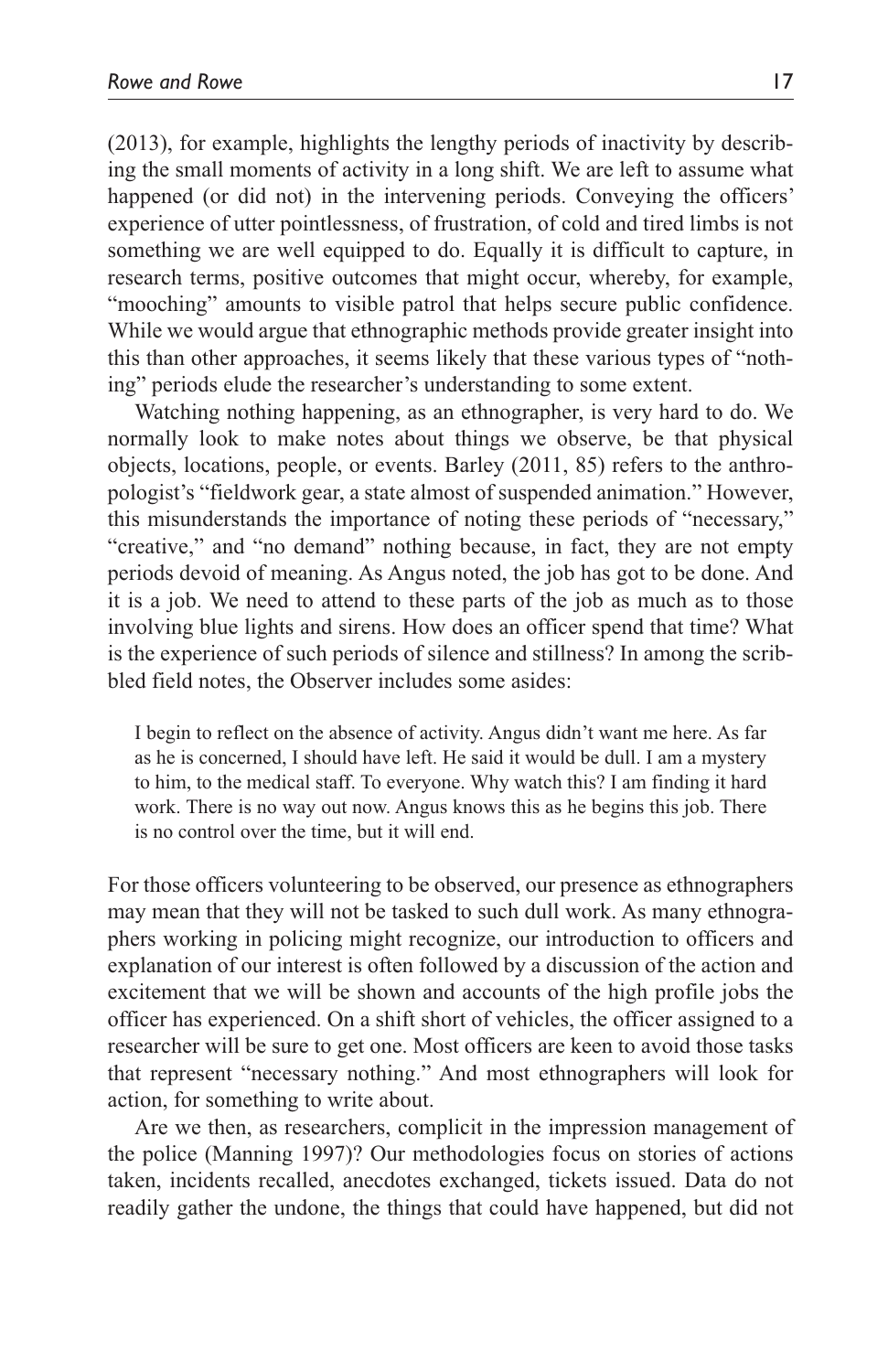(Scott 2018, 2019). Even ethnographers, exposed to the long hours of "nothing," write about the interludes of excitement, the choices and the decisions taken and of the exchanges between police officers and between police and citizens. We tend to select the dramatic, the interesting over the routine and the unexciting. How many articles on the practices of stop and search, for example, discuss those many encounters that resulted in no search (Hough 2013; cf. Pearson and Rowe 2020; Quinton 2011; Quinton et al. 2017)? They make no appearance in the statistics but, surely, we might find more space for them in our ethnographic accounts? Their absence from our accounts, we will now go on to argue, reinforces assumptions about policing that are misleading and have profoundly political implications.

# **Challenging the Politics and Organizational Practice of "Fast Policing"**

The discussion so far has focused upon the conceptual and methodological challenges associated with representing and accounting for the importance of "nothing" within police work. It has been argued that the slow, quiet and passive spaces of police work can be understood as a typology that includes "necessary nothing" (the periods when police are required by the inherent nature of the roles they perform to be relatively inactive), "creative nothing" (periods when officers seek time to engage in activities that they regard as important but which they otherwise would not have time to attend to) and "no demand nothing" (when officers have no calls to attend to and when the streets are empty). In the final part of this article, our attention turns to the impact that representations of policing that fail to incorporate the slow, quiet, and passive spaces have in ideological, political, and cultural terms. We argue that research-based accounts of policing that do not address the nature of "nothing" risk reproducing problematic dominant narratives that represent policing in terms of crime-fighting and incident-driven roles. We argue that the action-oriented representation of police work reflects a partial construction of the nature of policing that is not only factually inaccurate—as we have shown—but also distorts debate about the police mandate. Essentially what Loader (2014) referred to as a the "myth of crime fighting" is sustained by accounts that reify one important element of the police role into the central organizing principle, and in so doing threatens to deprioritize service roles, aspects of neighborhood policing, protecting vulnerable people, crime prevention and the myriad other functions that characterize police work.

Such external misrepresentations of working routines apply to many professions and workplaces. Many professionals—including academic researchers—might reasonably complain that the outside world misunderstands and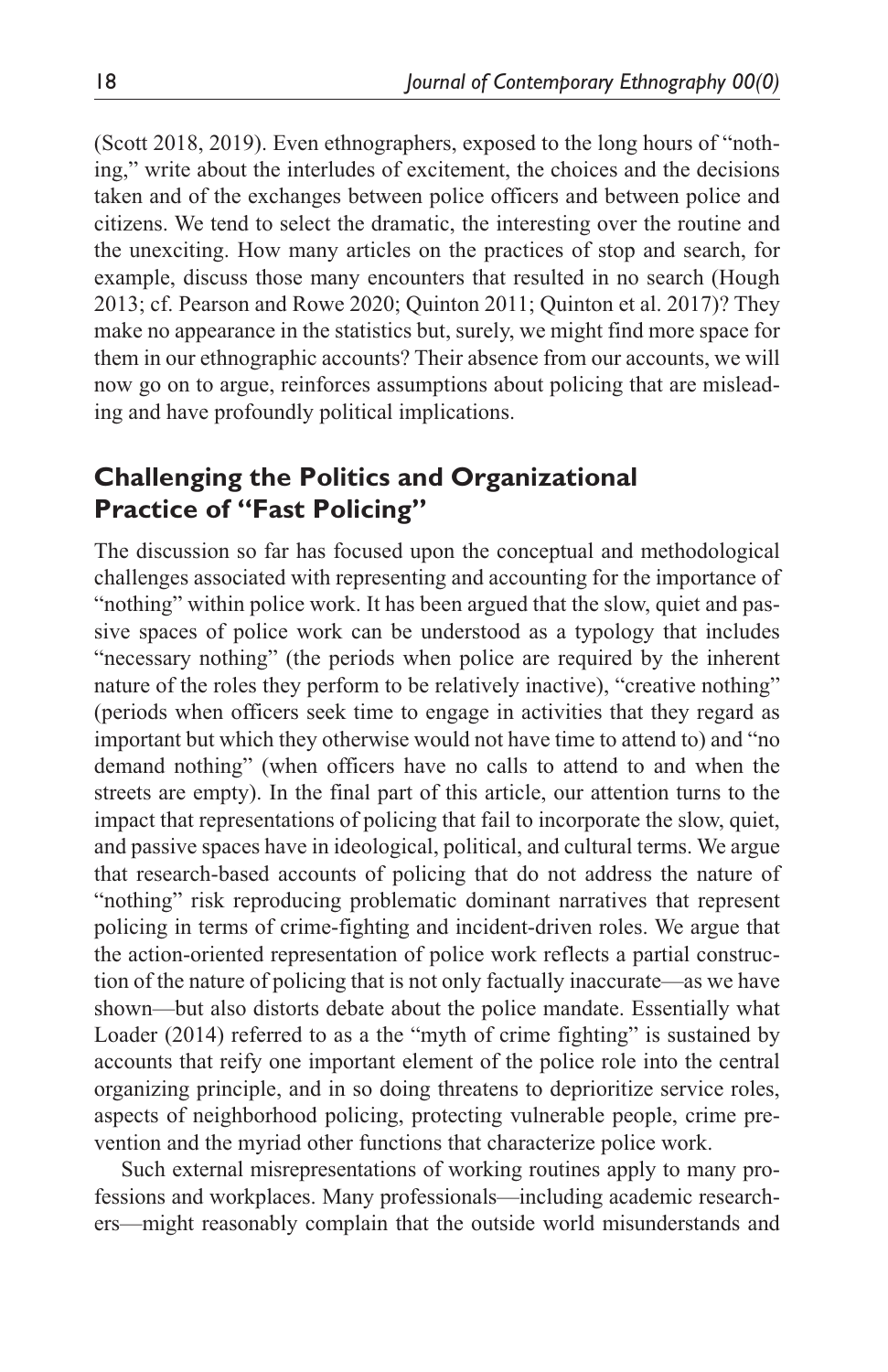undervalues their role. In the context of the police, however, we contend that the symbolic cultural power of the police and their embodiment of state sovereignty mean that this is of particular significance. Debate about the proper nature of the mandate and function of the police continues in a context in which responsive crime-fighting is seen as paramount. Moreover, this takes a particular form involving fast-paced response, physicality, and action that precludes, or at least subordinates, consideration of other priorities and strategies. This is not just about the misshaping of external demands on the police, it is also internally generated and sustained (Manning 1997). A frequent finding, sustained over many decades, of research into police occupational culture is that officers tend to (re)produce accounts of police work that valorize and celebrate the high-risk, fast-paced jobs that sustain close bonds of occupational solidarity among officers. Perhaps the earliest sociologist of police culture, Skolnick (1966) noted that, while much of routine police activity did not entail dangerous or risky work, the ever-present possibility that such circumstances might arise unexpectedly at almost any moment shaped a strong sense of group solidarity. Among other things, this potential served to isolate police officers from members of the public and created a strong sense of suspicion and cynicism. In response to the death of George Floyd and global Black Lives Matter protests, we have seen considerable critique of paramilitary styles of highly aggressive policing and calls, particularly in the United States, to "defund" the police. We argue that the findings presented here are important in terms of developing alternative ways of imagining policing.

This valorization of action and danger within police occupational culture has long been linked to gendered models of policing such that the risks officers faced are seen to require physical strength and prowess (Silvestri 2017). Police entry requirements relating to height and physical fitness are obvious manifestations of models of policing based on coercion and physical strength. While such attributes might be inherent to some elements of police work, it is clear that the corollary of these conceptions has been to marginalize the status of women within policing and to associate their work with the "soft" elements of police work that are removed from the frontline, away from the action, and often understood as peripheral to the "core" of "real" police work (Westmarland 2000). The spaces of community and neighborhood policing, for example, are often understood as the "soft" end of the spectrum and are often the areas characterized by slower-paced police work. These are the gendered spaces of policing, where "nothing" may seem to happen, as officers engage with the community and "drink tea with old ladies" (Fenn 2019). Even among senior leadership ranks, implicit and explicit understanding of the traits and characteristics of effective leadership are gendered in ways that venerate the action-oriented fast-paced work that, we are arguing, is at best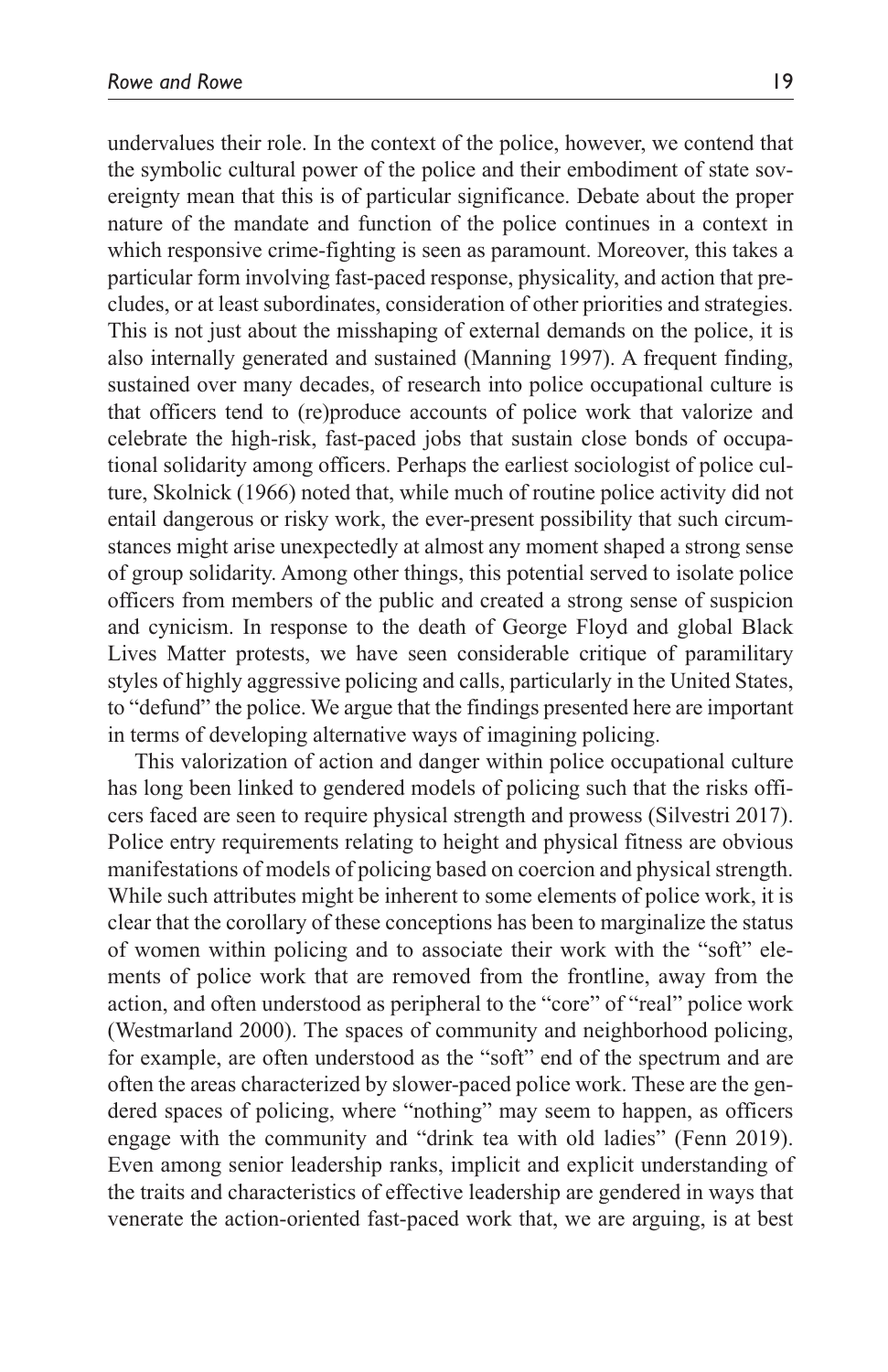only a partial representation. Silvestri (2018, 309) argues that schemes that allow direct entry of staff and officers into superordinate positions challenge the normative status of the "heroic male" in policing that draw upon ". . . expressions of doing time and demonstrations of strength, stamina and endurance." These symbols of mental and physical resilience reflect an understanding that police work is an action-oriented and fast-paced set of practices.

This is a model of "frontline" policing that has informed, in Britain at least, much of the political debate about policing, resources and austerity for much of the last decade or so. The virility of political parties in terms of law and order is demonstrated through commitments to increase resources and powers to police, or to "get tough" in terms of sentencing. All of these reflect not only the gendered language outlined briefly above, it also reflects an action-oriented perception that fails to account for the inherent presence of "nothing" in the various forms that we outlined earlier in this article. These problematic political understandings of policing have been widely evident during a period, since 2010, when resources, particularly personnel, have been reduced as part of a wider program of austerity. Millie and Bullock (2013) provide a useful overview of the impact of austerity on policing in England and Wales, which saw a reduction of some 20% in officer numbers between 2010 and 2019. The political debate surrounding this has largely focused on the extent to which this has led to a reduction in "frontline" numbers, contrasted with "backroom" staff, implicitly regarded as more expendable. Claims and counter-claims in political debate have focused on the importance of protecting frontline response officers, seen as crucial in terms of maintaining service delivery and meeting public expectations to see officers on patrol. We make no particular point here in terms of whether there has been a reduction in "frontline" policing presence, but instead argue that failing to properly account for the importance of slow-policing, recognizing "periods of nothing" in their various forms, means that the significant contribution that can be made by those away from the "frontline," whether they be community officers, data analysts, training and recruitment staff, and so forth, is overlooked.

Celebrating and protecting such spaces, however, requires challenging dominant media, social and political narratives, but also organizational elites. As Dawson and Sykes (2016) indicate, the control of time is the central factor in the exercise of power within organizations. In public as well as private sector organizations, reducing workers' time and the scope of their discretionary activity has been pursued through digitization, enhanced supervision, and manipulation—all central components of new practices of control (Pearson and Rowe 2020). In the context of policing, dominant cultural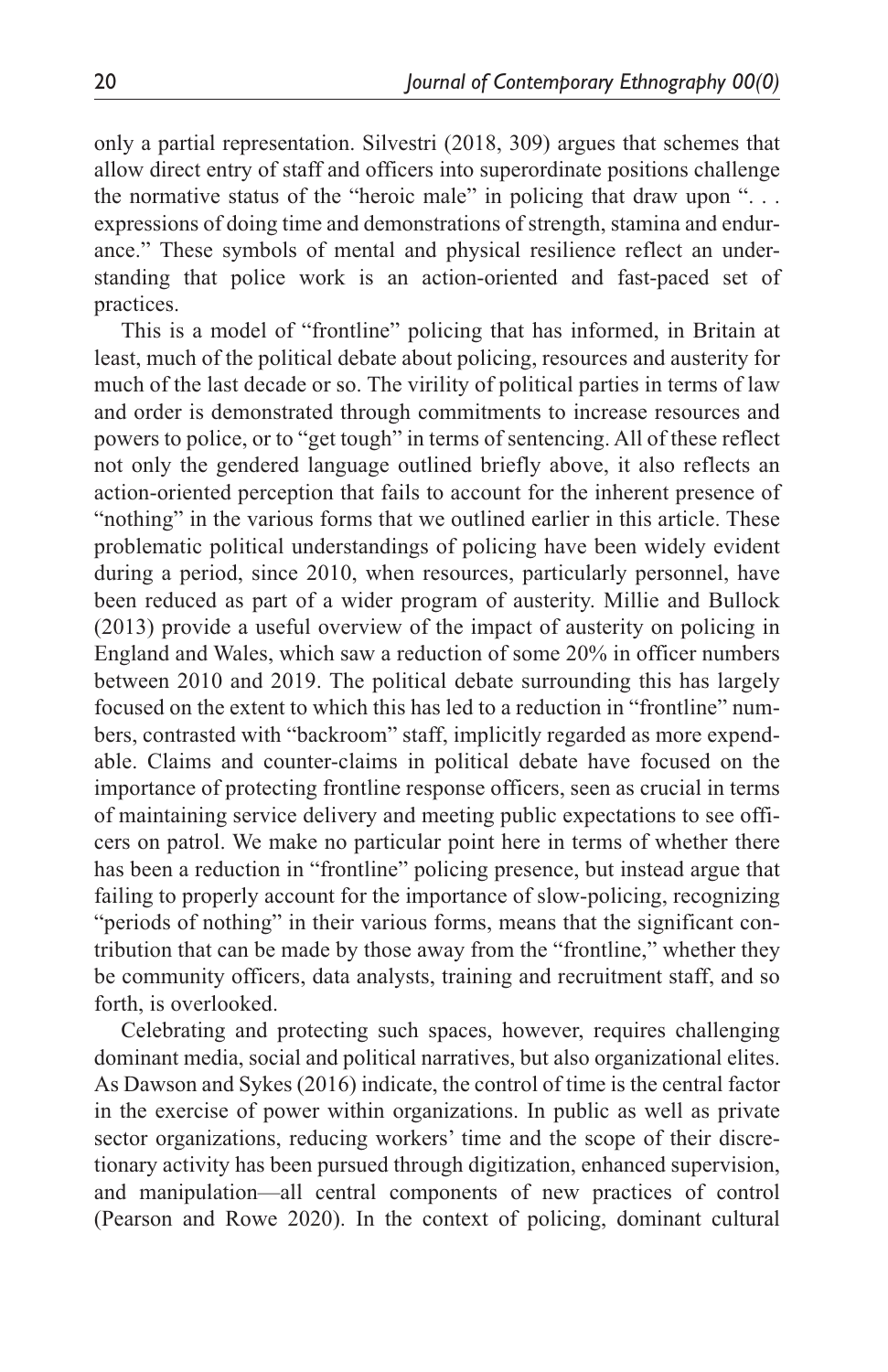narratives are action-oriented, described in the following terms by O'Neill (2019, 22):

The "heroic crime-fighter" imagery is sold to the public as one of the main purposes of policing, and this is reinforced internally through its centrality to police promotions and awards processes, as well as to praise from colleagues.

In 2019, the Police Federation of England and Wales argued that National Police Chiefs' Council were seeking the (re)introduction of performancerelated pay for police officers. One concern was that targets and auditing would distort police priorities if officers became incentivized to meet inappropriate criteria that determine their remuneration and career progression. There are two broad sets of concerns here. First that if policing is defined in terms of action-oriented crime control then it is probable that it will be those activities that are reflected in performance criteria. Thus, the potential benefits arising from the periods of "nothing" are further marginalized. A related but distinct set of concerns is that—against whatever criteria—targets and performance related culture reduces policing to a series of discreet activities that allows no scope for doing "nothing." Instead, the further McDonaldization of policing seems likely (Heslop 2011; Ritzer 1993). Challenging the "speed fetishization" (Adam 2004) that characterizes policing is a political process in macro and micro terms. Just as Maggie O'Neill and colleagues (2014) proposed in their arguments in favor of the development of a "slow university," so too in the context of policing this would amount to a fundamental reworking of organizational practice, and an opportunity to reclaim occupational culture from the related pressures of marketisation, audit and performance cultures that have created an unhealthy demand for quick outputs, and created an individualized working environment with increasingly problematic demands on individual staff. Against this background, understanding the significance of the "quiet times" becomes ever more important.

### **Declaration of Conflicting Interests**

The authors declared no potential conflicts of interest with respect to the research, authorship, and/or publication of this article.

### **Funding**

The authors received no financial support for the research, authorship, and/or publication of this article.

**ORCID iD** Mike Rowe **D** <https://orcid.org/0000-0002-2978-5222>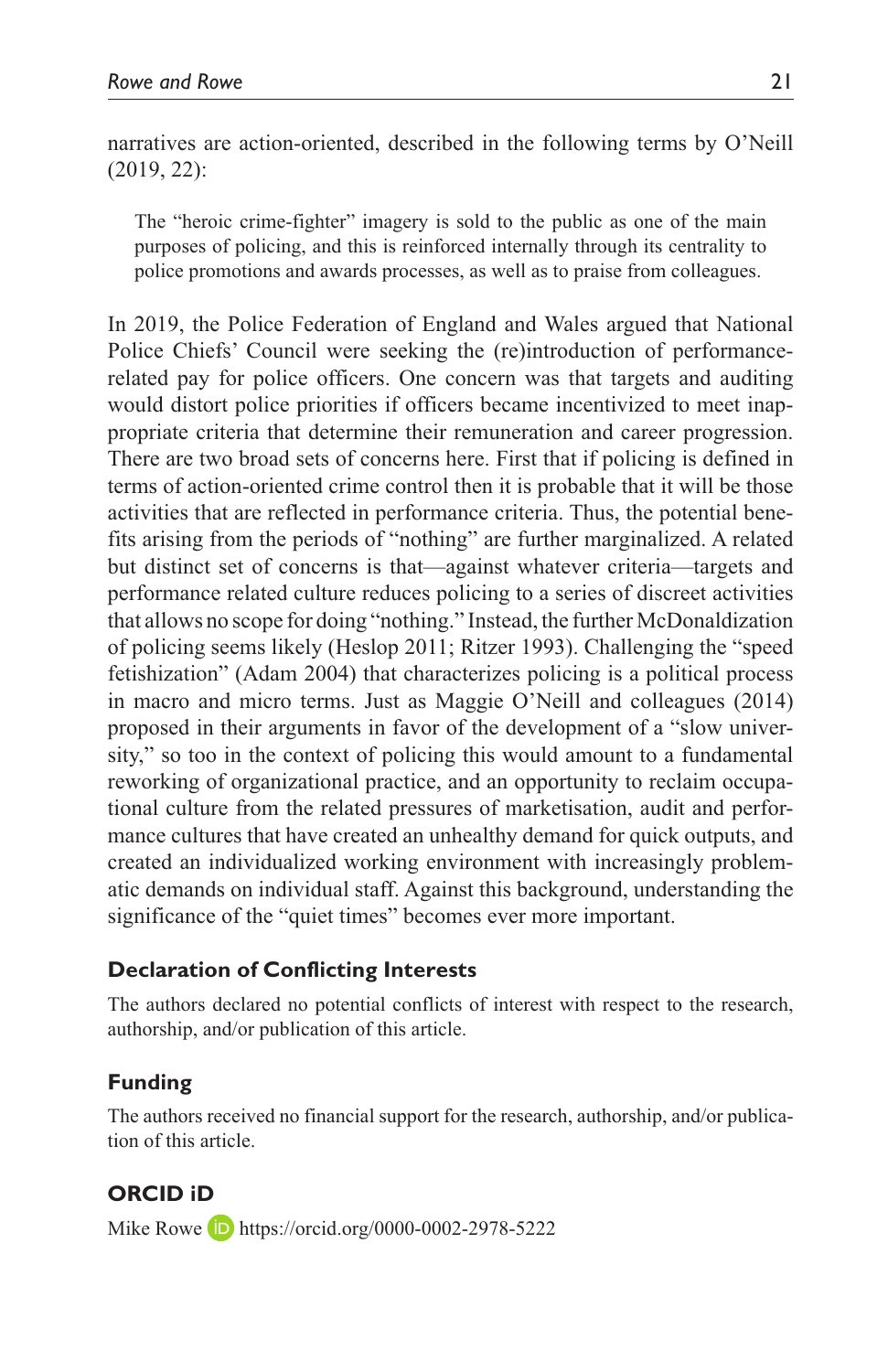#### **References**

Adam, Barbara. 2004. *Time*. Oxford: Polity Press.

- Ayaβ, Ruth. 2020. "Doing Waiting: An Ethnomethodological Analysis." *Journal of Contemporary Ethnography* 49 (4): 419–55.
- Barbalet, Jack. 1999. "Boredom and Social Meaning." *British Journal of Sociology* 50 (4): 631–46
- Barley, Nigel. 2011. *The Innocent Anthropologist: Notes from a Mud Hut*. London: Eland Publishing.
- Bayley, David. 1985. *Patterns of Policing: A Comparative International Analysis*. New Jersey: Princeton University Press.
- Cain, Margaret. 1973. *Society and the Policeman's Role*. London: Routledge and Kegan Paul.
- Charlton, Joy, and Rosanna Hertz. 1989. "Guarding against Boredom: Security Specialists in the US Air Force." *Journal of Contemporary Ethnography* 18 (3): 299–26.
- Cockroft, Tom. 2013. *Police Culture: Themes and Concepts*. London: Routledge.
- Cockroft, Tom. 2020. *Police Occupational Culture: Research and Practice*. Bristol: Policy Press.
- Conrad, Peter. 1997. "It's Boring: Notes on the Meanings of Boredom in Everyday Life." *Qualitative Sociology* 20 (4): 465–75.
- Dawson, Patrick, and Christopher Sykes. 2016. *Organizational Change and Temporality: Bending the Arrow of Time*. London: Routledge.
- Ehn, Billy, and Orvar Löfgren. 2010. *The Secret World of Doing Nothing*. Berkeley: University of California Press.
- Fassin, Didier. 2013. *Enforcing Order: An Ethnography of Urban Policing*. Cambridge: Polity Press.
- Fassin, Didier. 2017. "Boredom: Accounting for the Ordinary in the Work of Policing (France)." In *Writing the World of Policing: The Difference Ethnography Makes*, edited by D. Fassin, 269–92. Chicago: University of Chicago Press.
- Fenn, Liam. 2019. *The Copper and the Customer: An Examination of Neighbourhood Policing in a Changing Landscape* (Doctoral thesis). UK: University of Surrey.
- Fleming, Jenny, and Rod Rhodes. 2018. "Can Experience Be Evidence? Craft Knowledge and Evidence-Based Policing." *Policy and Politics* 46 (1): 3–26.
- Guardian. 2019. "Home Secretary Priti Patel Criticised over Wish for Criminals 'to Feel Terror'." Guardian, 3 August. Accessed January 26, 2021, [https://Www.](https://Www.Theguardian.Com/Politics/2019/Aug/03/Priti-Patel-Home-Secretary-Wants-Criminals-To-Literally-Feel-Terror) [Theguardian.Com/Politics/2019/Aug/03/Priti-Patel-Home-Secretary-Wants-](https://Www.Theguardian.Com/Politics/2019/Aug/03/Priti-Patel-Home-Secretary-Wants-Criminals-To-Literally-Feel-Terror)[Criminals-To-Literally-Feel-Terror](https://Www.Theguardian.Com/Politics/2019/Aug/03/Priti-Patel-Home-Secretary-Wants-Criminals-To-Literally-Feel-Terror)
- Heslop, Richard. 2011. "The British Police Service: Professionalisation or 'McDonaldization'?" *International Journal of Police Science & Management* 13 (4): 312–21.
- Hough, Mike. 2013. "Procedural Justice and Professional Policing in Times of Austerity." *Criminology and Criminal Justice* 13 (2): 181–97.
- Jacobs, James, and Harold Retsky. 1975. "Prison Guard." *Urban Life* 4 (1): 5–29.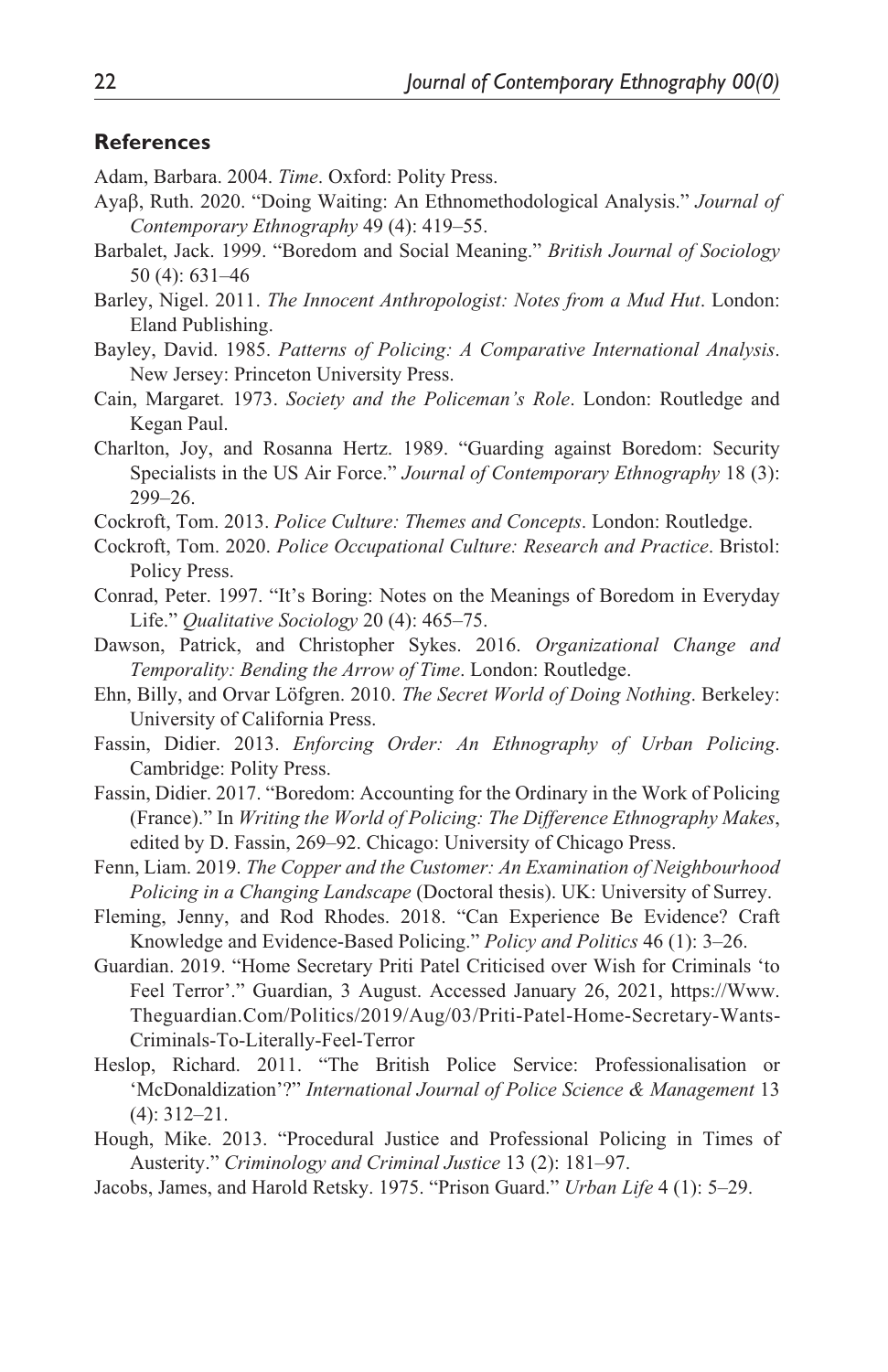- Loader, Ian. 2014. "Why Do the Police Matter? Beyond the Myth of Crime-Fighting." In *The Future of Policing*, edited by J. Brown, 40–51. Abingdon: Routledge.
- Manning, Peter. 1997. *Police Work: The Social Organization of policing*, 2nd ed. Prospect Heights, IL: Waveland Press.
- Marcus, George. 1998. *Ethnography through Thick and Thin*. Princeton, NJ: Princeton University Press.
- Millie, Andrew, and Karen Bullock. 2013. "Policing in a Time of Contraction and Constraint: Re-imagining the Role and Function of Contemporary Policing." *Criminology & Criminal Justice* 13 (2): 133–42.
- Molstad, Clark. 1986. "Choosing and Coping with Boring Work." *Urban Life* 15 (2): 215–36.
- O'Neill, Margaret. 2014. "The Slow University: Work, Time and Well-being." Forum: Qualitative Social Research 15 (3). Retrieved August 3, 2020, [https://](https://www.qualitative-research.net/index.php/fqs/article/view/2226) [www.qualitative-research.net/index.php/fqs/article/view/2226](https://www.qualitative-research.net/index.php/fqs/article/view/2226).
- O'Neill, Megan. 2019. *Police Community Support Officers*. Oxford: Oxford University Press.
- PA Consulting Group. 2001. *Diary of a Police Officer*. Police Research Series Paper 149. London: Home Office.
- Pearson, Geoff, and Mike Rowe. 2020. *Police Street Powers and Criminal Justice: Regulation and Discretion in a Time of Change*. Oxford: Hart.
- Phillips, Scott. 2016. "Police Discretion and Boredom: What Officers Do When There Is Nothing to Do." *Journal of Contemporary Ethnography* 45 (5): 580–601.
- Quinton, Paul, Matteo Tiratelli, and Ben Bradford. 2017. *Does More Stop and Search Mean Less Crime? Analysis of Metropolitan Police Service Panel Data, 2004– 14*. London: College of Policing.
- Quinton, Paul. 2011. "The Formation of Suspicions: Police Stop and Search Practices in England and Wales." *Policing and Society* 21 (4): 357–68.
- Ritzer, George. 1993. *The MacDonaldization of Society: An Investigation into the Changing Character of Contemporary Social Life*. Newbury Park, CA: Pine Forge.
- Rowe, Michael. 2007. "Tripping Over Molehills: Ethics and the Ethnography of Police Work." *International Journal of Social Research Methodology, Theory and Practice*, 10 (1): 37–48.
- Rowe, Michael, and Michael MacAuley. 2019. "Giving Voice to the Victims of Sexual Assault: The Role of Police Leadership in Organizational Change." *Policing: An International Journal* 42 (3): 394–407.
- Scott, Susie. 2018. "A Sociology of Nothing: Understanding the Unmarked." *Sociology* 52 (1): 3–19.
- Scott, Susie. 2019. *The Social Life of Nothing: Silence, Invisibility and Emptiness in Tales of Lost Experience*. London: Routledge.
- Silvestri, Marisa. 2017. "Police Culture and Gender: Revisiting the 'Cult of Masculinity'." *Policing: A Journal of Policy and Practice* 11 (3): 289–300.
- Skolnick, Jerome. 1966. *Justice without Trial: Law Enforcement in Democratic Society*. New York: John Wiley & Sons.